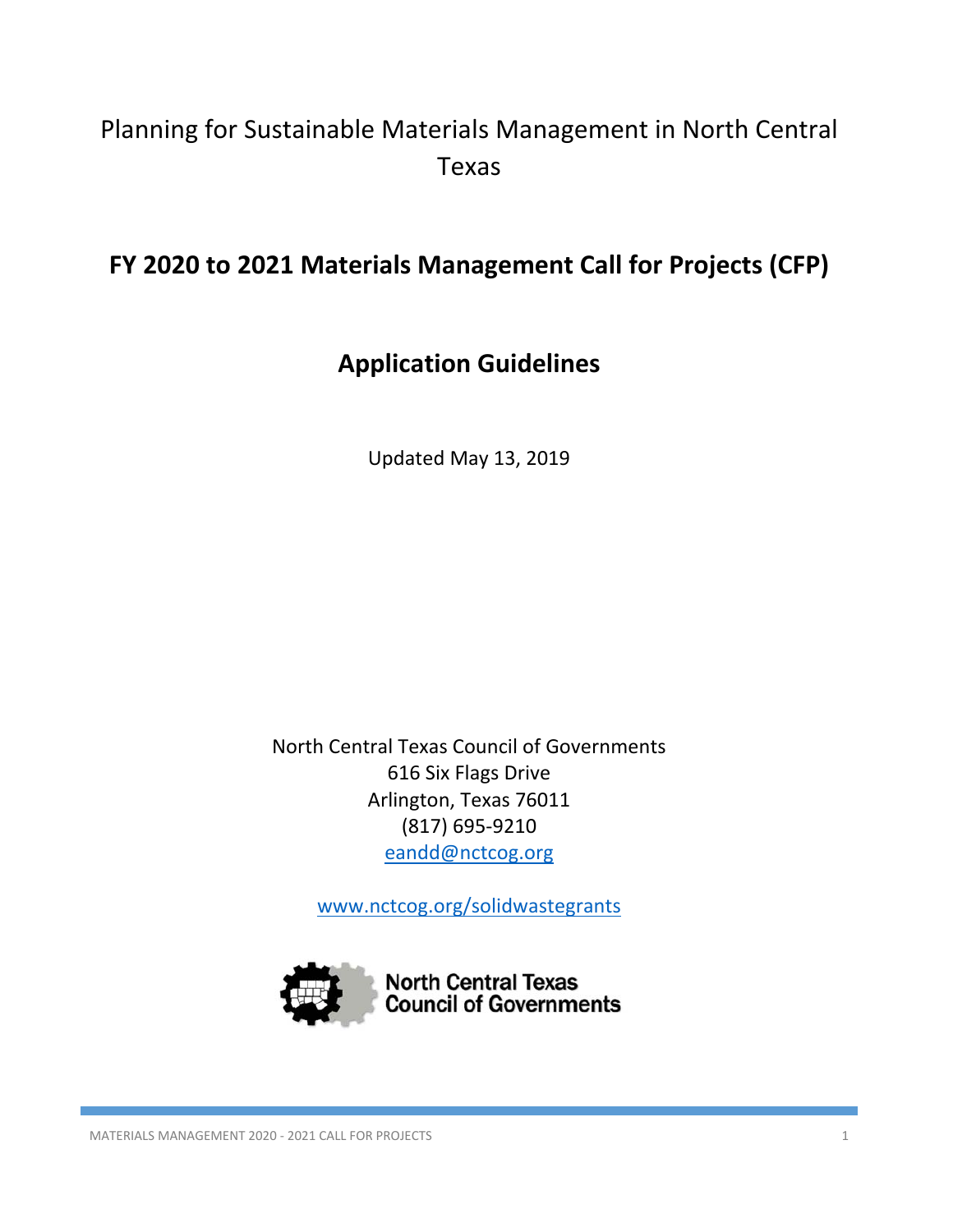# Table of Contents

| Grant Administration, Reimbursement of Expenses, and Reporting Requirements17 |  |
|-------------------------------------------------------------------------------|--|
|                                                                               |  |
|                                                                               |  |
|                                                                               |  |
|                                                                               |  |
|                                                                               |  |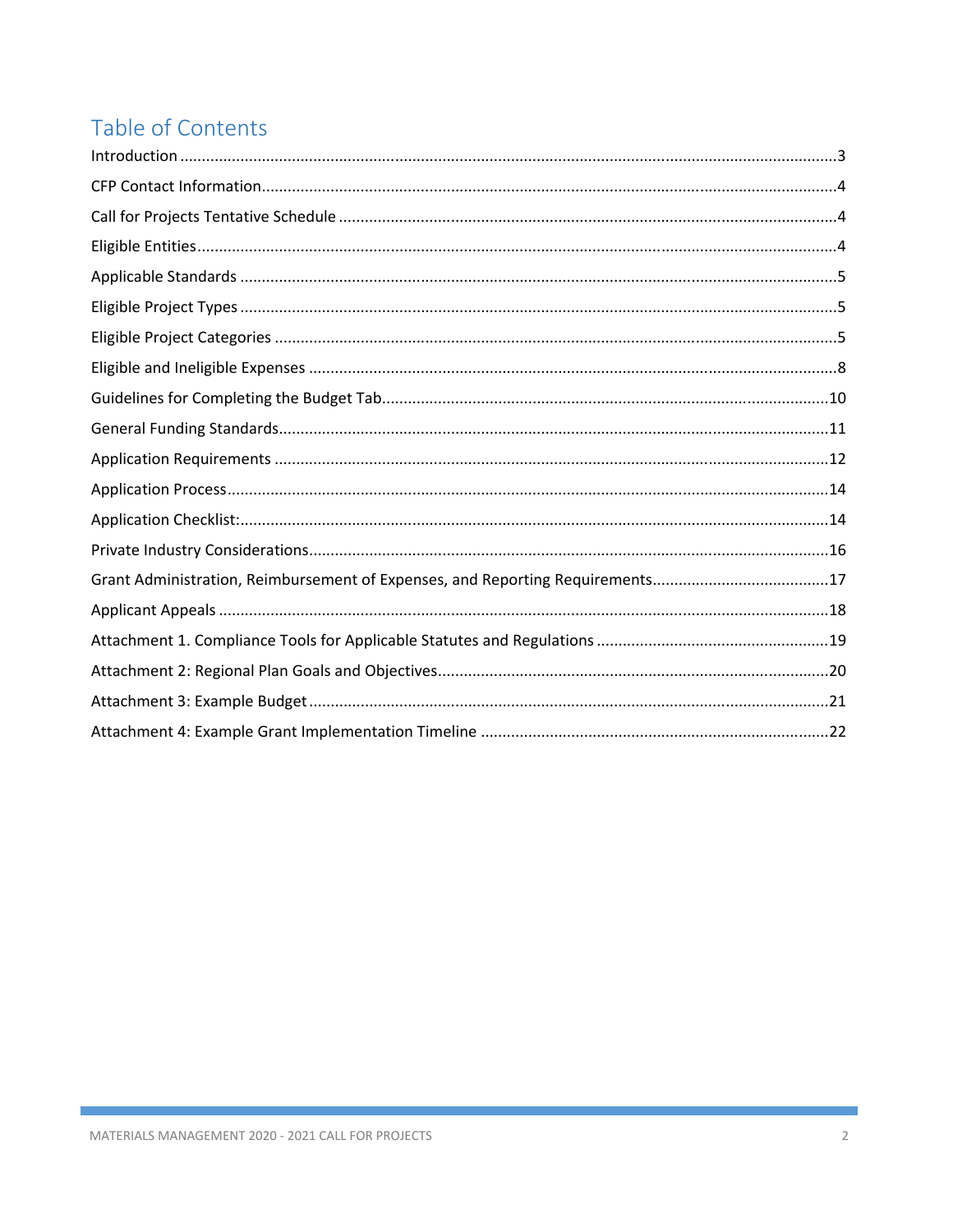## Introduction

The North Central Texas Council of Governments (NCTCOG) has approximately **\$XXX,XXX** in reimbursable grant funds available for the Materials Management 2020‐2021 Call for Projects (CFP). This CFP will fund a variety of municipal solid waste (MSW) projects for local governments in the NCTCOG 16‐county region (shown in Figure 1). These projects help advance North Central Texas's efforts to implement projects that address regional goals and objectives outlined in the *Planning for Sustainable Materials Management in North Central Texas 2015 ‐ 2040* (herein referred to as the Regional Plan). This CFP is made possible through funds from the Texas Commission on Environmental Quality (TCEQ) Regional Solid Waste Grants Program from revenue generated by state fees on MSW disposed of at landfills.

Projects funded under this CFP must be consistent with the Regional Plan, must promote cooperation between public and private entities, and may not create a competitive advantage over a private industry that provide recycling or solid waste services that are readily available.

These Application Guidelines serve to expand on the requirements of the online grant application which can be found at: http://solidwastegrants.nctcog.org.



**Figure 1. NCTCOG 16‐County Region**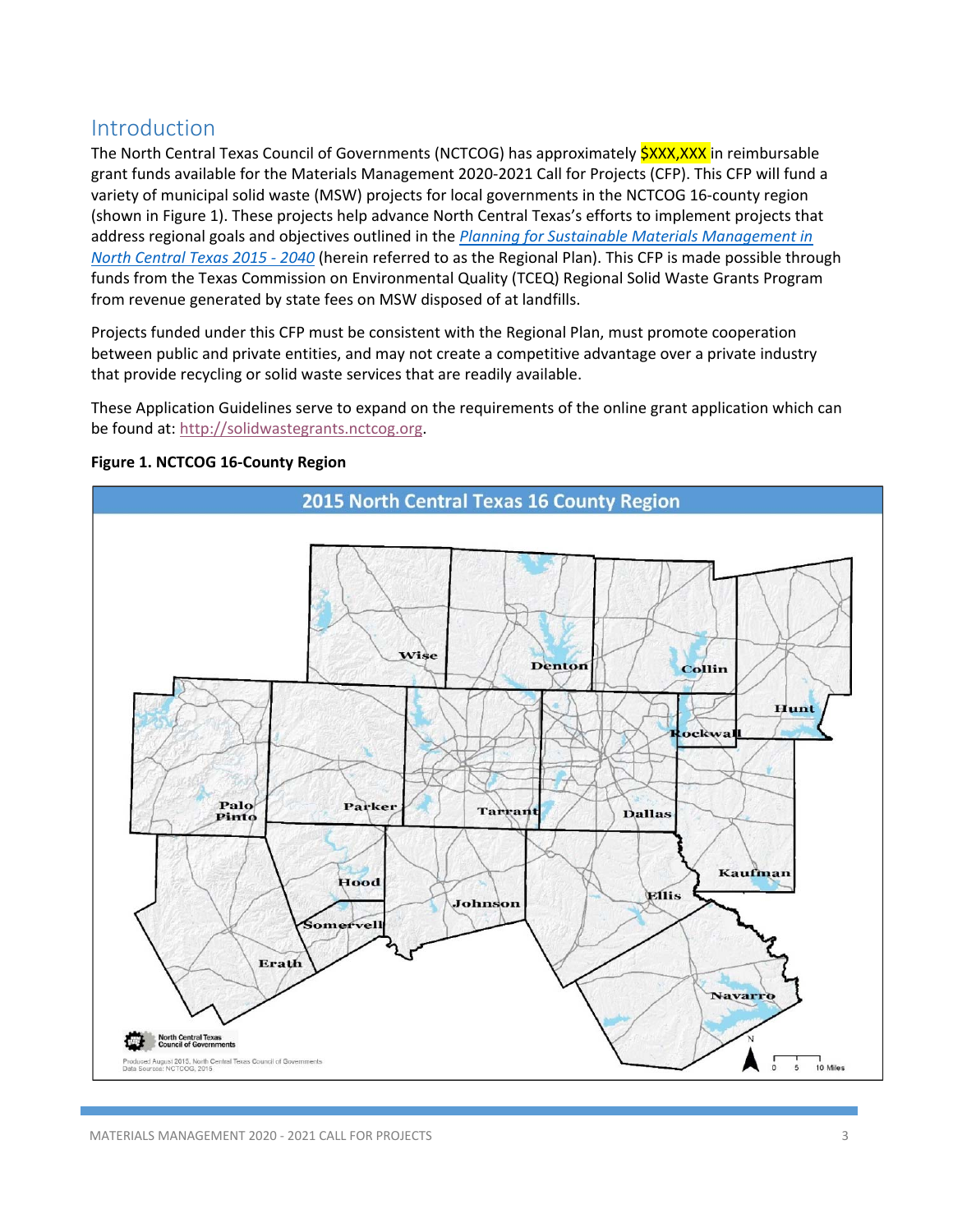# CFP Contact Information

Please submit any questions or comments to: Email: eandd@nctcog.org Website: www.nctcog.org/solidwastegrants

NCTCOG Project Staff:

| Cassidy Campbell       | Hannah Allen        | Elena Berg          |
|------------------------|---------------------|---------------------|
| Senior Environment and | Environment and     | Environment and     |
| Development Planner    | Development Planner | Development Planner |
| $(817)$ 608-2368       | (817) 695-9215      | $(817)$ 608-2363    |
| ccampbell@nctcog.org   | hallen@nctcog.org   | eberg@nctcog.org    |

# Call for Projects Tentative Schedule

| <b>Event</b>                                                                      | <b>Anticipated Timeline</b> |
|-----------------------------------------------------------------------------------|-----------------------------|
| Public Meeting on Funding Plan (NCTCOG Offices)                                   | <b>July 2019</b>            |
| RCC Meeting - Approve Funding Plan and CFP Criteria                               | August 6, 2019              |
| NCTCOG Executive Board - Approve Funding Plan and CFP Criteria September 26, 2019 |                             |
| Call for Projects Regional Workshops                                              | Sept/October 2019           |
| Call for Projects Opens                                                           | October 14, 2019            |
| <b>Call for Projects Closes</b>                                                   | December 6, 2019            |
| Call for Projects Scoring Process/Private Sector Review                           | Dec 19/January 2020         |
| RCC Meeting - Approve Project Recommendations                                     | Jan/February 2020           |
| NCTCOG Executive Board - Approve Project Recommendations                          | February/March 2020         |
| Execute Agreements                                                                | <b>March 2020</b>           |
| Project Implementation                                                            | Mar 2020 – Mar 2021         |

## Eligible Entities

This CFP is open to the following eligible entities in the 16‐county region including Collin, Dallas, Denton, Ellis, Erath, Hood, Hunt, Johnson, Kaufman, Navarro, Palo Pinto, Parker, Rockwall, Somervell, Tarrant, and Wise counties:

- **•** Cities
- Counties
- Public schools and school districts (excluding Universities or post-secondary education institution)
- General and special law districts created in accordance with state law, and with authority and responsibility for water quality protection or municipal solid waste management, to include river authorities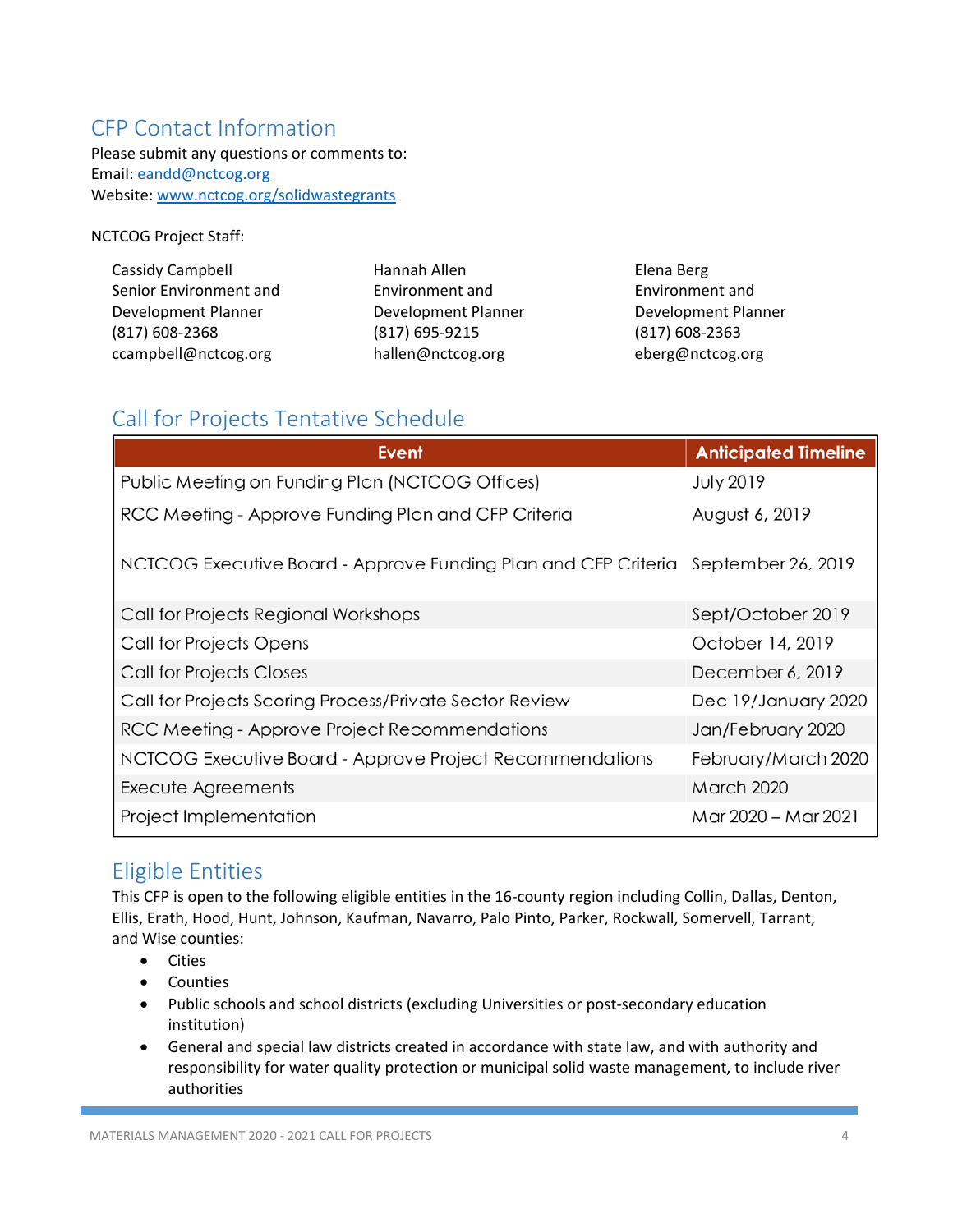Councils of Governments – NCTCOG may propose to conduct a regional project and must submit an application under this CFP

Private sector and non‐profit organizations are not eligible for grant funding under this CFP. However, public‐private collaboration is encouraged in this CFP and these organizations can partner or contract with an eligible entity to provide specific project-funded services and provide support of project activities.

# Applicable Standards

The administration of projects funded by this program must meet all applicable state and local statutes, rules and regulations, and guidelines. The main governing standards include, but may not be limited to:

- Section 361.014(b) of the Texas Health and Safety Code.
- Title 30 Texas Administrative Code (30 TAC) Chapter 330, Subchapter O, TCEQ Rules.
- 30 TAC Chapter 14, TCEQ Rules.
- The Grant Agreement between NCTCOG and TCEQ.
- The Uniform Grant and Contract Management Act, Texas Government Code §§783.001 et seq., and the Uniformed Grant Management Standards, 1 TAC §§5.141 et seq. (collectively called "UGMS").

Attachment 1 provides compliance tools for applicable statutes and regulations.

# Eligible Project Types

For this CFP, two project types are eligible:

- **Local Government Project**: Includes an application from any eligible entity (minimum of one eligible entity applying)
	- o Minimum Funding Request: \$15,000
	- o Maximum Funding Request: \$200,000
- **Regional Collaborative Project**: Includes applications that have at least 3 eligible entities
	- o Minimum Funding Request: \$125,000
	- o Maximum Funding Request: \$500,000

For this CFP, a higher priority will be placed on projects that address the following or focus on:

- **Increasing Recycling Participation & Reducing Contamination,**
- Food Waste Diversion,
- Pharmaceutical Disposal (e.g. Pharmaceutical Take-Back Programs),
- **•** Targeted Educational Campaigns, and;
- Construction and Demolition (C&D) Diversion.

## Eligible Project Categories

Eight project categories are eligible for grants under this CFP:

- Local Enforcement
- Source Reduction and Recycling
- Household Hazardous Waste
- Litter and Illegal Dumping Programs
- Citizens' Collection Stations and "Small" Transfer Stations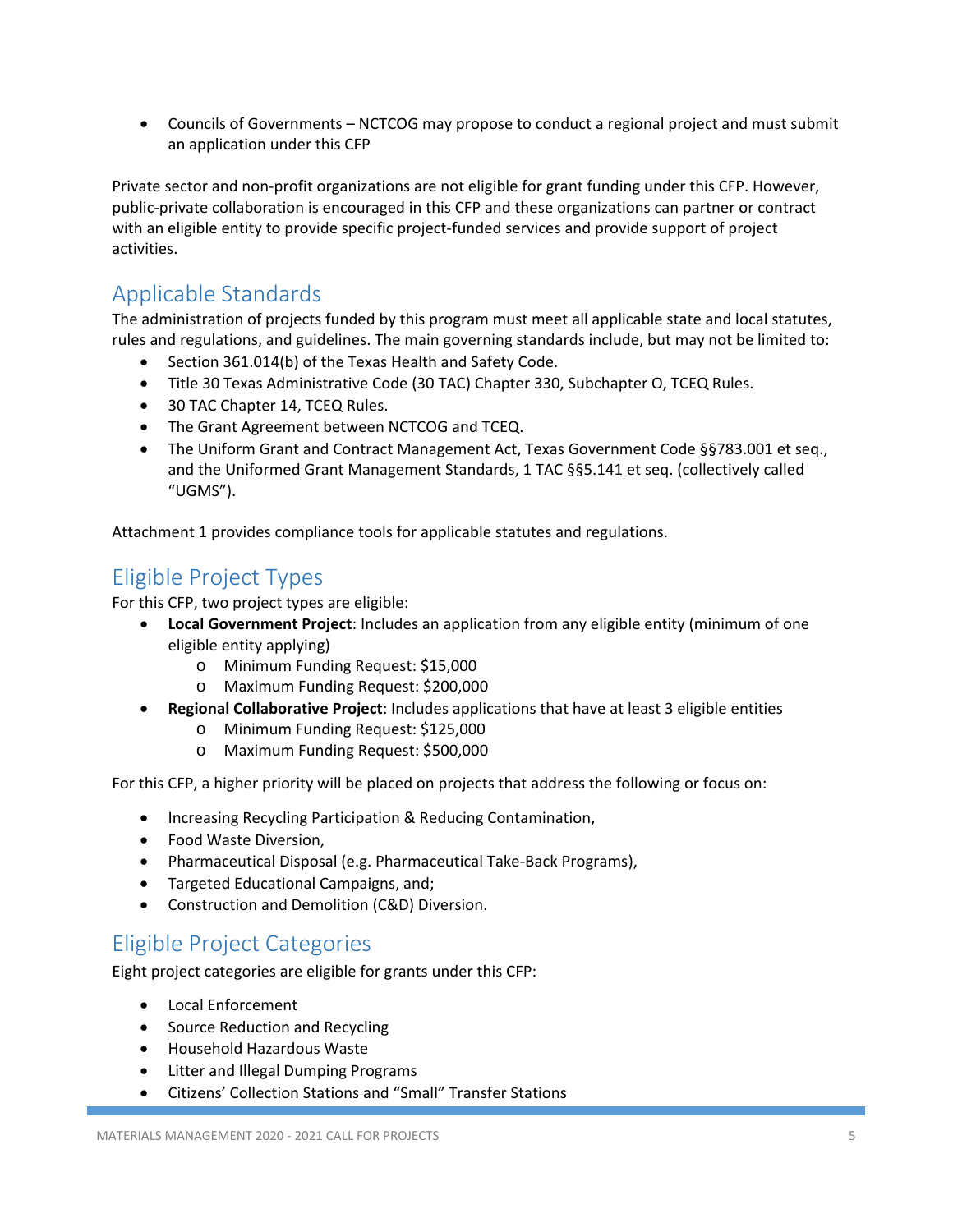- Local Solid Waste Management Plans
- Technical Studies with a regional scope/impact
- Educational and Training Projects

The following eligible project categories are listed with example activities, example expenses, and funding limitations. This is not an exhaustive list of all possible items.

- 1. **Local Enforcement**: Projects that contribute to the prevention of illegal dumping of municipal solid waste, including liquid wastes.
	- Funded activities may include: Investigating illegal dumping problems; Enforcing laws and regulations; Establishing a program to monitor collection and transport of municipal liquid wastes; Public Education on illegal dumping laws and regulations.
	- Example Expenses: Equipment (vehicles, communications, surveillance); Program administration expenses (salaries/fringe benefits, equipment, training, and equipment maintenance); Protective gear and supplies; Educational materials.
	- Funded activities may **not** include:
		- $\circ$  Funds may not be expended to any law enforcement agency regulated by Chapter 1701, Texas Occupations Code, unless: 1) the law enforcement agency is in compliance with all rules on Law Enforcement Standards and Education; or 2) the Commission on Law Enforcement Officer Standards and Education certifies that the requesting agency is in the process of achieving compliance with such rules.
		- o Funds may not be used for investigation and enforcement activities related to the illegal dumping of industrial and/or hazardous waste. Instances where industrial or hazardous waste is discovered at a site do not preclude the investigation of that site, so long as the intent and focus of the investigation and enforcement activities are on the illegal dumping of MSW.
		- o Funds may not be used for purchase of weapons, ammunitions, and/or hazardous materials gear.
- 2. **Source Reduction and Recycling**: Projects that provide a direct and measurable effect on reducing the amount of MSW going into landfills by diverting various materials from the MSW stream for reuse or recycling, or by reducing waste generation at the source.
	- Funded activities may include: Diversion from the waste stream and/or collection, processing for transport, and transportation of materials for reuse and/or recycling; Implementation of efficiency improvements in order to increase source reduction and recycling; Education and promotional activities to increase source reduction and recycling.
	- Example Expenses: Facility design and construction; Equipment (chippers, balers, crushers, recycling and composting containers, trailers, forklifts, and trucks); Program administration expenses (salaries/fringe benefits, equipment, training, and equipment maintenance); Educational materials; Printing and advertising expenses.
	- Funding activities may **not** include:
		- o Any program or project funded under this category with the intent of demonstrating the use of products made from recycled/or reused materials shall have as its primary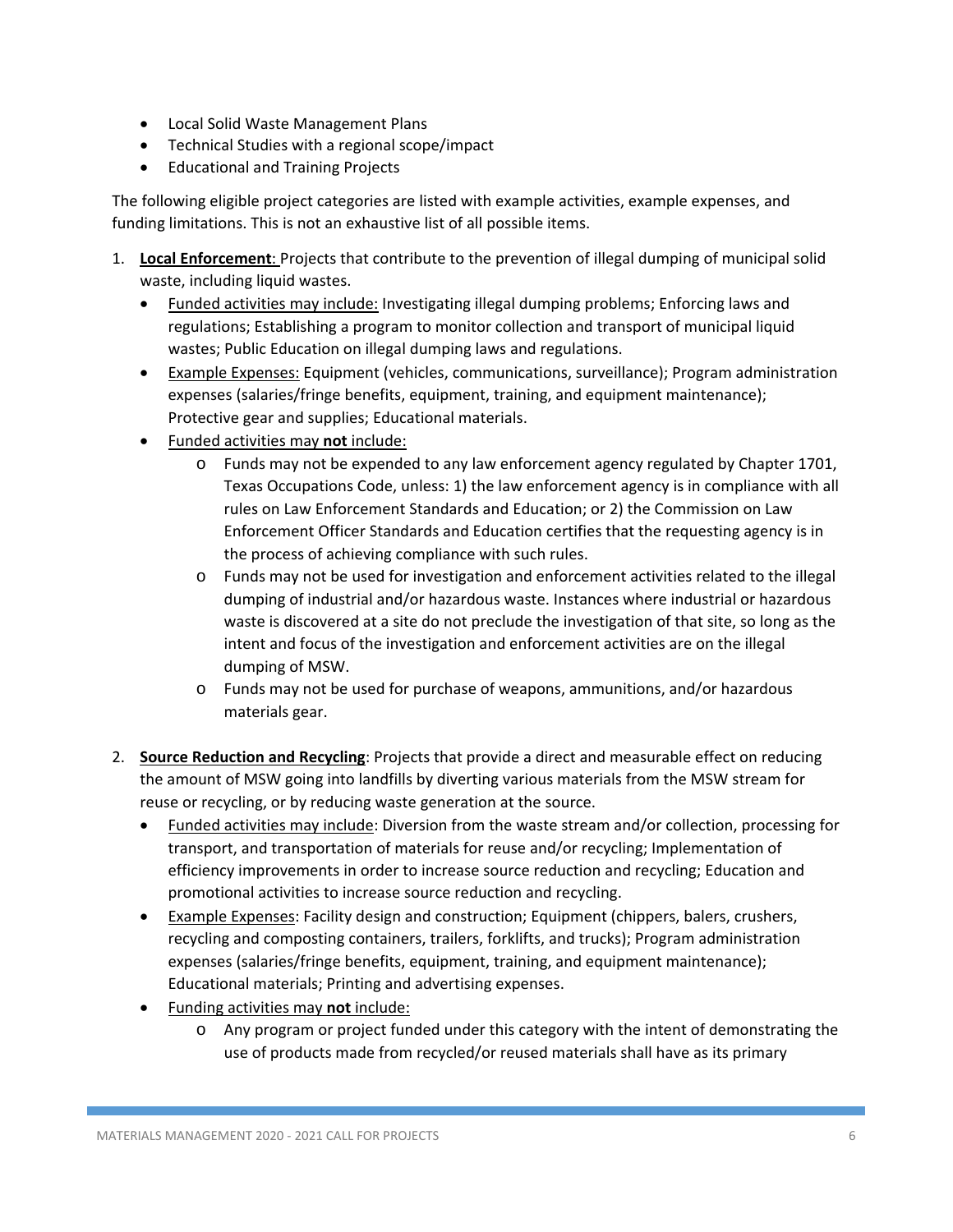purpose the education and training of residents, governmental officials, private entities, and others to encourage a market for using these materials.

- 3. **Household Hazardous Waste (HHW)**: Projects that provide a means for the collection, recycling or reuse, and/or proper disposal of HHW, including household chemicals, electronic wastes, and other materials. All HHW collection, recycling, and/or disposal activities must be coordinated with TCEQ, and all applicable laws, regulations, guidelines, and reporting requirements must be followed.
	- Funded activities may include: Collection events; Consolidation and transportation costs associated with collection activities; Recycling or reuse of materials; Proper disposal of materials; Permanent collection facilities; Education and public awareness programs; and, Support Texas County Cleanup events.
	- Example Expenses: Equipment (recycling containers, trailers, forklifts, and crushers); Design and construction of permanent collection facilities; Protective gear; Contractual services for special collection events; Education materials; Printing and advertising expenses; Appreciation items for volunteers (t‐shirts, caps, etc.).
- 4. **Litter and Illegal Dumping Cleanups**: Projects that support the ongoing or periodic cleanup of litter and illegal dumping of MSW.
	- Funded activities may include: Waste removal, disposal or recycling of removed materials, lake and waterway cleanup, fencing and barriers, and signage; placement of trash collection receptacles in public areas; periodic community collection events; provision of facilities for collection of residential waste materials for which there is no readily‐available collection alternative.
	- Example Expenses: Equipment (e.g. vehicles and trailers); Program administration expenses (Salaries/fringe benefits, equipment, training, and equipment maintenance); Subcontract expenses; Protective gear and supplies; Fencing, barriers, signage; Educational materials; Appreciation items for volunteers (t‐shirts, caps, etc.).
	- Funding activities may **not** include:
		- o One‐day clean‐up events
		- o Projects funded to clean up litter or illegal dumping on private property must be conducted through a local government sponsor or the NCTCOG. Funds may not be provided directly to a private landowner or other private responsible party for cleanup expenses.
		- o The local government sponsor or the NCTCOG must either contract for and oversee the cleanup work or conduct the work with its own employees and equipment.
- 5. **Citizen Collection Stations and "Small' Transfer Stations**: Projects to construct and equip citizen collection stations, as defined by 30 TAC 330.3.
	- Example Expenses: Facility design and construction; Equipment (dumpsters/roll‐off containers; trailers, compactors; crushers; scales, and recycling containers); Protective gear; Educational materials; Printing and advertising expenses
	- Funding Limitations: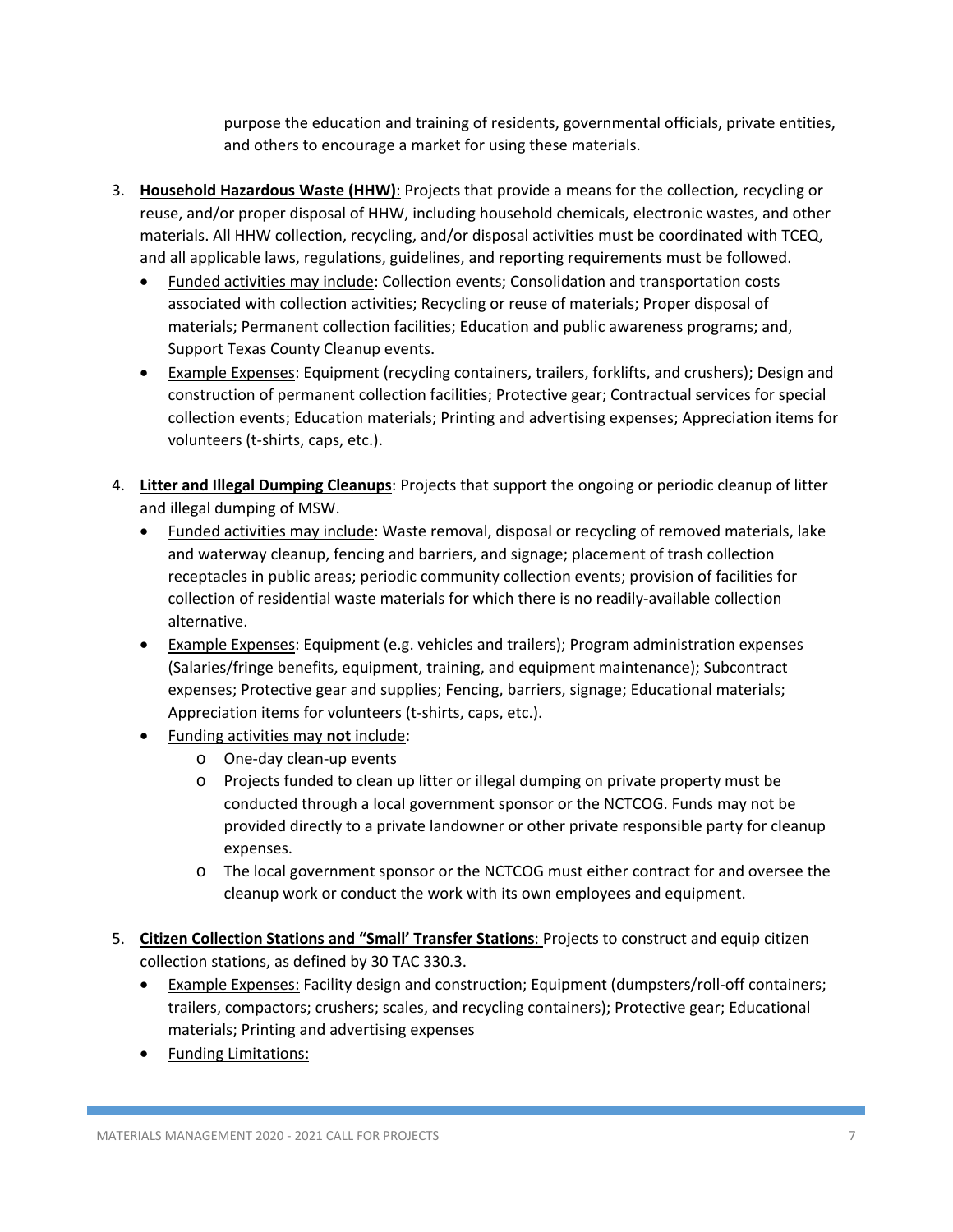- o The costs associated with operating a transfer station once construction is completed may not be funded.
- 6. **Local Solid Waste Management Plans**: Projects to develop or amend local and sub‐regional solid waste management plans, in accordance with Subchapter D, Chapter 363, Texas Health and Safety Code, and 30 TAC Chapter 330, Subchapter O, TCEQ Regulations.
	- Example Expenses: Consultant services; Printing and advertisement expenses; Program administration expenses (salaries/fringe benefits).
	- Funding limitations:
		- o All funded local solid waste management plans must be consistent with the Regional Plan, and prepared in accordance with 30 TAC Subchapter O, Chapter 330, TCEQ Regulations, and the Content and Format Guidelines provided by TCEQ.
- 7. **Technical Studies**: Projects that result in a technical study report which assist in making MSW management decisions.
	- Funded activities may include: Collection of data, analysis of issues and needs, cost‐benefit analyses, feasibility analysis, technology awareness, evaluation of alternative solutions, public input (as appropriate), recommended actions, plans, or other report documentation.
	- Example Expenses: Consultant services; Printing and advertising expenses; Program administration expenses (salaries/fringe benefits).
	- Funding Limitations:
		- o All technical studies funded must be consistent with the Regional Plan and prepared in accordance with the Administrative Procedures provided by TCEQ.
- 8. **Educational and Training Projects**: Projects to fund information‐exchange, training, workshops, education campaigns, or other educational activities related to MSW management topics.
	- Example Expenses: Educational materials; Printing and advertising expenses; Contractual services; Program administration expenses (salaries/fringe benefits)
	- Funding Limitations:
		- o Funding may not be used for certification training such as the LEED Green Building Rating System.
		- o Funds applied to a broader education program may only be used for those portions pertaining to municipal solid waste.

# Eligible and Ineligible Expenses

The following categories of expenses may be eligible for funding under this CFP. All expenses must be directly related to implementing the proposed project. Description of how the proposed expenses will support the proposed project will need to be provided in the narrative portion of the Budget section of the web‐based Grant Application.

 **Equipment.** Equipment necessary and appropriate for the proposed project may be authorized. NCTCOG must carefully evaluate all requests for equipment to determine appropriateness of the equipment for the project. No equipment is to be purchased by a grant recipient unless approved in advance by NCTCOG. Expenses included under the "Equipment" expense category should be for non‐construction related, tangible, and personal property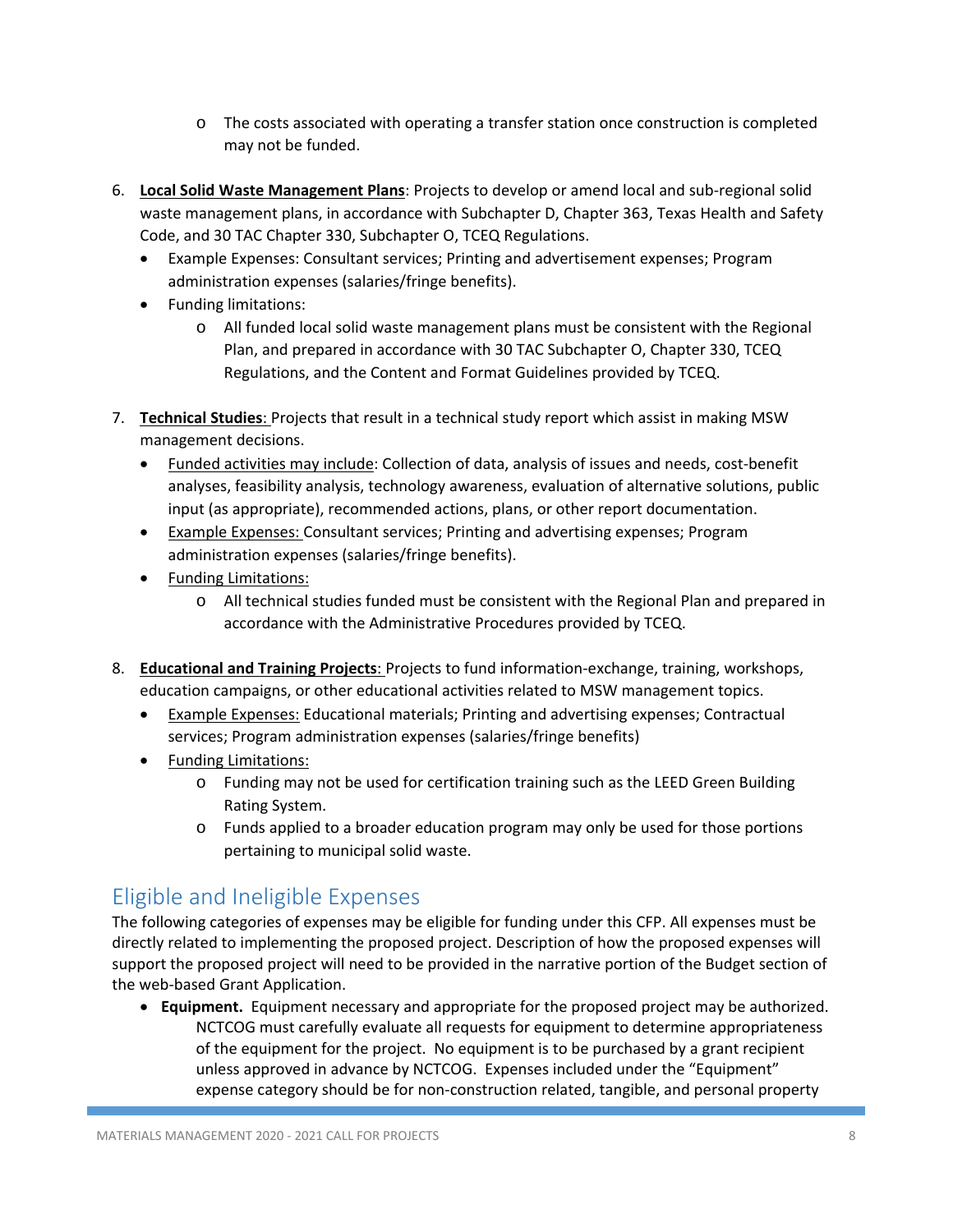having a unit acquisition cost of **\$5,000** or more (including freight and set up costs) with an estimated useful life of over one year. Any equipment that will be used for other projects or activities, in addition to the funded project, may only be funded at an amount reflecting the appropriate percentage of time that the equipment will be directly used for the funded project. The special conditions and requirements set forth in the grant program (relating to Title to and Management of Equipment and Constructed Facilities) also apply to equipment purchased with pass‐through grant funding. In their application, grantees must inform NCTCOG of the physical location where equipment will be stored.

- **Construction.** Appropriate construction costs may be authorized. Expenses budgeted under this category should be for costs related to the enhancement or building of permanent facilities. No construction costs may be incurred by a grant recipient unless the construction details are approved in advance by NCTCOG. Appropriate costs that may be included are:
	- a. The cost of planning the project;
	- b. The cost of materials and labor connected to the construction project;
	- c. The cost of equipment attached to the permanent structure; and
	- d. Any subcontracts, including contracts for services, performed as part of the construction.
- **Contractual Expenses.** Professional services or appropriate tasks provided by a firm or individual not employed by the grant recipient for conducting the funded project may be authorized for subcontracting by the funds recipient. No contractual costs should be incurred by a grant recipient unless the subcontract is approved in advance by NCTCOG. *Applicable laws and regulations concerning bidding and contracting for services must be followed.* Any amendment to a subcontract which will result in or require substantive changes to any of the tasks required to be performed must be approved in writing by NCTCOG.
- **Other Expenses.** Other expenses, not falling under the main expense categories, may be included, if connected with the tasks and activities of the proposed project. NCTCOG must ensure that expenses budgeted under this "Other" category are itemized by the grant recipient, and are fully considered and evaluated by NCTCOG. Some expenses that may be appropriate include:
	- Postage/delivery
	- **Printing/reproduction**
	- Advertising/public notices
	- **Signs**
	- **Training**
	- Computer Hardware (under \$5,000 and not listed under the "Equipment" category)
	- Computer Software
	- Miscellaneous Other (includes anything not listed anywhere else in the budget)

**\*\*\* Each line item must meet or exceed \$500 to be deemed acceptable.**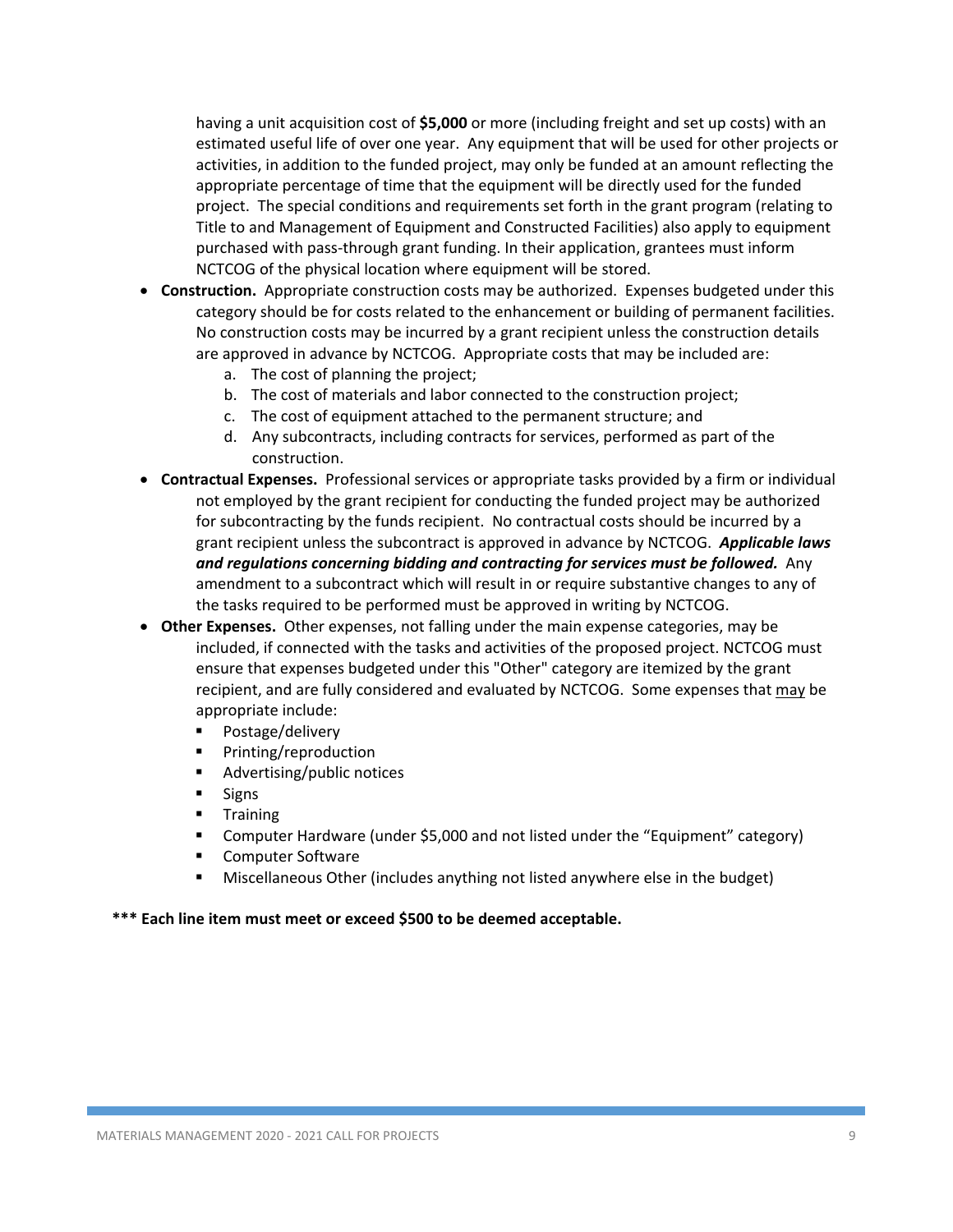# Guidelines for Completing the Budget Tab

| <b>Project Type</b>                    | <b>Minimum Funding Request</b> | <b>Maximum Funding Request</b> |
|----------------------------------------|--------------------------------|--------------------------------|
| <b>Local Government Project</b>        | \$15,000                       | \$200,000                      |
| <b>Regional Collaborative Projects</b> | \$125,000                      | \$500,000                      |

### **General Instructions for Grant Budget Summary:**

- All expenses must be itemized with an approximate unit cost. Failure to provide the number of units requested and unit cost may delay the project start date.
- In any category where funding is requested, the narrative must be completed. In the narrative sections, please explain how the requested funding in each category will be used to support your project and the purpose of any materials being purchased.
- You may add lines as necessary. Contact NCTCOG staff for assistance.
- Input any In‐kind or Matching Funds amounts at the bottom of the Budget Tab page. Once you input the amounts it will auto populate the designated amounts in the Funding Request Column at the top of the page.

#### **Instructions for Equipment**

Expenses included under the Equipment category should be for non‐construction related, tangible, personal property having a **unit acquisition cost of \$5,000 or more (including freight and set up costs)**  with an estimated useful life of over one year. Any equipment that will be used for other projects or activities, in addition to the funded project, may only be funded at an amount reflecting the appropriate percentage of time that the equipment will be directly used for the funded project. **All equipment purchases must be approved in advance by NCTCOG**. Equipment purchased solely with solid waste grant funds must be used exclusively for solid waste purposes. Please list each piece of equipment you intend to purchase with grant funding, providing as many specifications as possible. In the narrative, please describe the intended use of the equipment, any special requirements that the equipment will meet, and how it will support your proposed project.

### **Instructions for Construction**

Expenses budgeted under this category should be for costs related to the enhancement or building of permanent facilities. A pass‐through grant recipient shall **incur no construction costs unless the construction details are approved in advance by NCTCOG**. All applicable laws and regulations for bidding and contracting for services must be followed. Describe the construction expenses associated with the proposed project, providing as many specifications as possible at this time and identifying any services to be subcontracted. In the narrative, please describe all intended uses of the constructed facility and justify any special features to be included in the construction project. Describe how the construction will support your proposed project.

#### **Instructions for Contractual**

Expenses included under this category should be for costs for professional services or tasks provided by a firm or individual who is not employed by the grant recipient. A pass-through grant recipient may **incur no contractual costs unless the subcontract is approved in advance by NCTCOG**. In the narrative, please describe the applicant's need for contractual services, indicate what agreements or procurement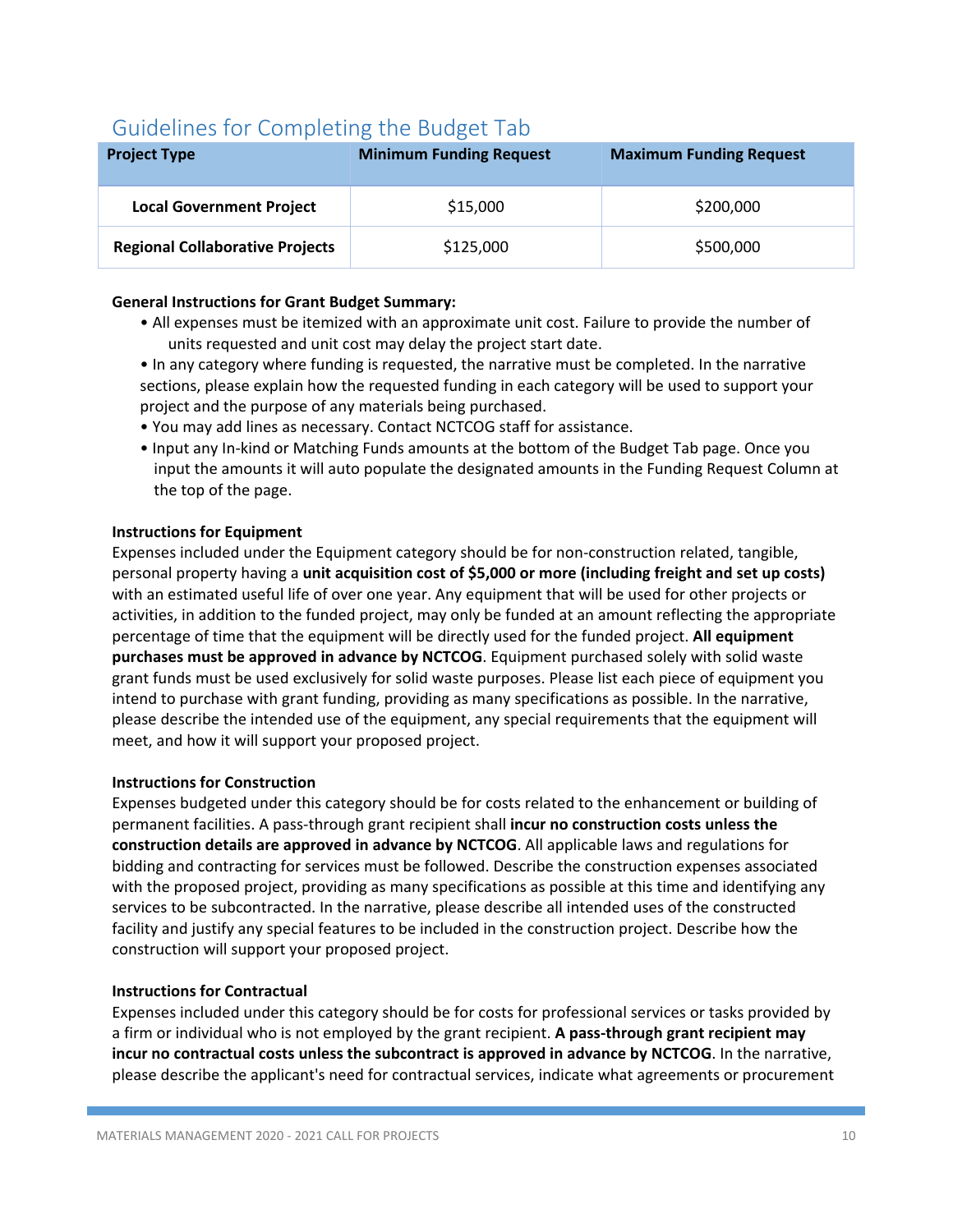steps have been made with the indicated contractor in accordance with applicant's procurement policies, and the role that the contractor will play in support of your proposed project.

#### **Instructions for Other**

Other expenses are for items or services that do not readily fit into any of the other budget categories in this application. Complete the breakdown of total Other expenses. In the narrative, indicate how the expenses will support your proposed projects. Also describe how the items will be used, such as what information will be disseminated in advertisements or printing, what newspapers will be running ads, how many personnel will be using PPE, how computer or audio/visual equipment will support your proposed project, etc.

## General Funding Standards

In addition to the standards set forth in applicable laws and regulations, as well as the category‐specific funding limitations, the standards outlined below apply to all uses of the CFP.

**1. Uniform Grant Management Standards.** The provisions of the Uniform Grant Management standards (UGMS) issued by the Office of the Governor apply to the use of these funds, as well as the supplement financial administration provided in the program Administrative Procedures.

**2. Procurement of Goods and Services.** Pass‐through grant recipients, and subcontractors shall comply with all applicable state and local laws and regulations pertaining to the use of state funds, including laws concerning the procurement of goods and services and competitive purchasing requirements.

**3. Payment of Fees.** Local and regional political subdivisions subject to the payment of state solid waste disposal fees and whose payments are in arrears are not eligible to receive grant funding.

**4. Land Acquisition Costs.** Funds may not be used to acquire land or an interest in land.

**5. Municipal Solid Waste‐Related Programs Only.** Funds may not be used for programs dealing with wastes that are not considered MSW, including programs dealing with industrial or non-residential hazardous wastes.

**6. Activities Related to the Disposal of Municipal Solid Waste.** Except as may be specifically authorized under an eligible project category, funds may not be used for activities related to the disposal of MSW. This restriction includes: solid waste collection and transportation to a disposal facility; waste combustion (incineration or waste‐to‐energy); processing for reducing the volume of solid waste which is to be disposed of; any landfill‐related facilities or activities, including the closure and post‐closure care of a landfill; or other activities and facilities associated with the ultimate disposal of MSW. This provision does not apply to activities specifically included under an authorized project category.

**7. Projects Requiring a TCEQ Permit.** Funds may not be used for expenses related to projects or facilities that require a permit from the TCEQ and/or that are located within the boundaries of a permitted facility, including landfills, wastewater treatment plants, and other facilities. This provision, however, may be waived by the TCEQ, at its discretion, for otherwise eligible activities to be located at a closed permitted facility and/or for recycling activities that will take place within the boundaries of an open facility. Recycling activities that may qualify for such a waiver may include recyclables collection, composting, and land application of bio‐solids for beneficial use. The applicant and/or NCTCOG will request a preliminary determination from the TCEQ as to the eligibility of the project prior to consideration for funding.

**8. Projects Requiring TCEQ Registration.** Projects or facilities that require registration from the TCEQ, and which are otherwise eligible for funding, may be funded. However, the registration for the facility must be finally received before that project can be selected for funding.

**9. Projects that Create a Competitive Advantage over Private Industry.** In accordance with §361.014(b) of the Texas Health and Safety Code, a project or service funded under this program must promote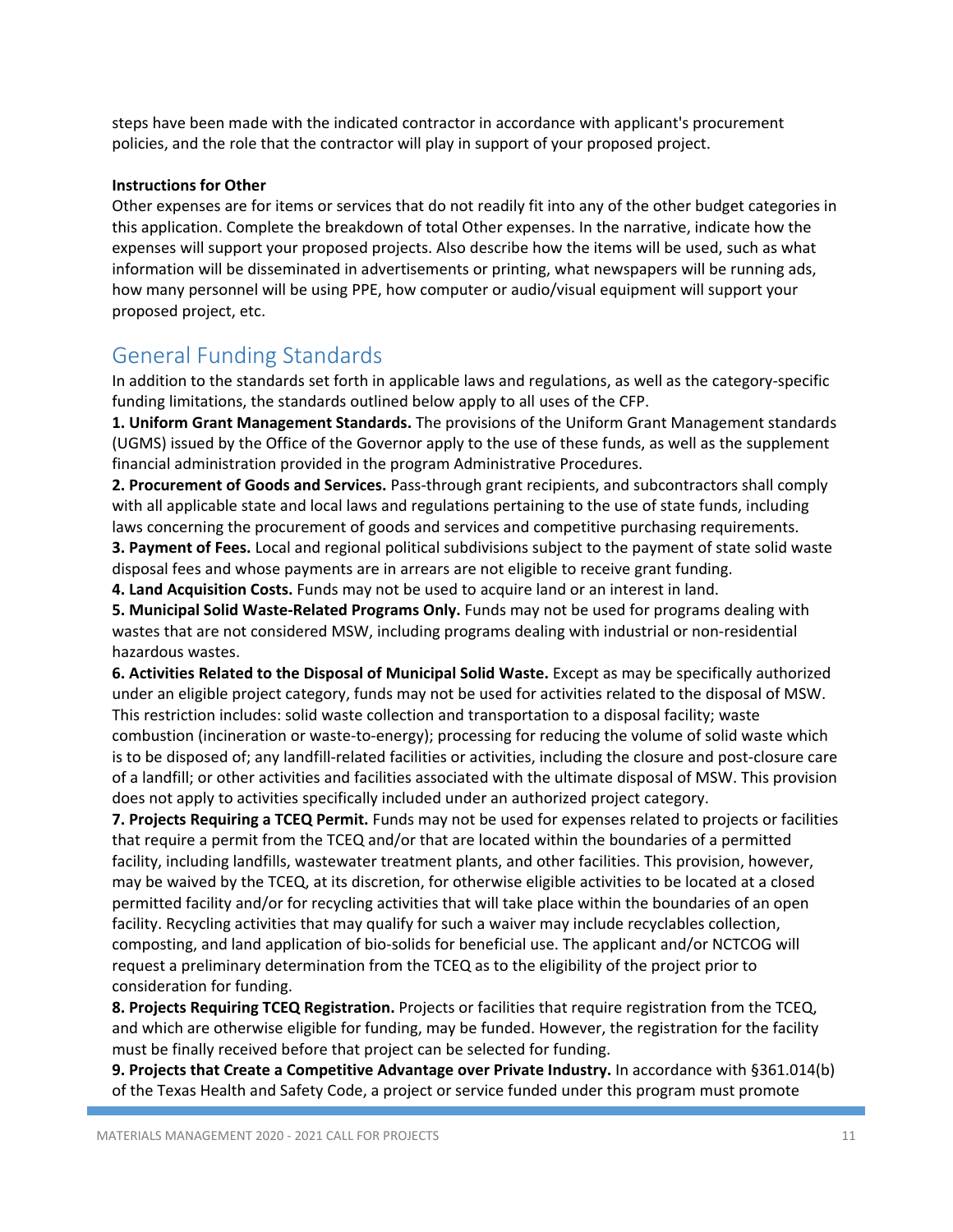cooperation between public and private entities and may not be otherwise readily available or create a competitive advantage over a private industry that provides recycling or solid waste services. Under this definition, the term "private industry" includes non‐profit entities.

**10. Supplanting Existing Funds.** Funds may not be used to supplant existing funds. In particular, staff positions where the functions assigned to that position will remain the same, were active at the time of the grant application and were funded from a source other than a previous solid waste grant, are not eligible for grant funding.

**11. Food/Entertainment Expenses.** Funds may not be used for food or entertainment expenses, including refreshments at meetings and other functions.

**12. Use of Alcoholic Beverages.** Funds may not be used for payment of salaries to any employee who uses alcoholic beverages on active duty. None of these funds may be used for the purchase of alcoholic beverages, including travel expenses reimbursed with these funds.

**13. State Contracts.** Funds may not be provided through a pass-through grant or subcontract to any public or private entity that is barred from participating in state contracts by the Texas Building and Procurement Commission, under the provisions of §2155.077, Government Code, and 1 TAC §113.02, GSC Regulations.

**14. Intended Purpose.** All equipment and facilities purchased or constructed with funds provided under this program shall be used for the purposes intended in the funding agreement.

**15. Consistency with Regional Plan.** A project or service funded under this program must be consistent with NCTCOG's Regional Plan, and must be intended to implement the goals and objectives established in the Regional Plan.

**16. Lobbyists.** Funds may not be used for employment or contracts for services of a lobbyist or for dues to an organization that employs or otherwise contracts for the services of a lobbyist.

**17. Enforcement Actions.** Funds may not be used to assist an entity or individual to comply with an existing or pending federal, state, or local judgment or enforcement action. This restriction includes assistance to an entity to comply with an order to clean up and/or remediate problems at an illegal dumpsite. However, the TCEQ may waive this restriction, at its discretion and on a limited case‐by‐case basis, to address immediate threats to human

**19. Penalties.** Funds may not be used to pay penalties imposed on an entity for violation of federal, state, or local laws and regulations. This restriction includes expenses for conducting a supplemental environmental project (SEP) under a federal or state order or penalty. Funds may be used in conjunction with SEP funds to support the same project.

## Application Requirements

**Applicant Meeting with NCTCOG:** All applicants will be required to meet with NCTCOG prior to submitting an application. Contact NCTCOG staff identified on Page 4 of these Guidelines to set up an appointment to discuss your project. **Your grant application will not be eligible for funding if you have not met with NCTCOG prior to submittal.** 

NOTE: All applicants will need to consider and include information in the grant application concerning the ability of the applicant to cover ongoing maintenance costs of grant funded equipment, if additional equipment will be needed in order to utilize grant funded items (i.e. if applying for a trailer, is a tractor needed to pull the trailer), and will staff need to be trained and licensed in order to use equipment (i.e. forklifts, vehicles that require special driver's licenses).

**Identify Applicable Goals and Objectives:** All applicants will be required to identify a minimum of one or more applicable goals and objectives from the *Planning for Sustainable Materials Management in North*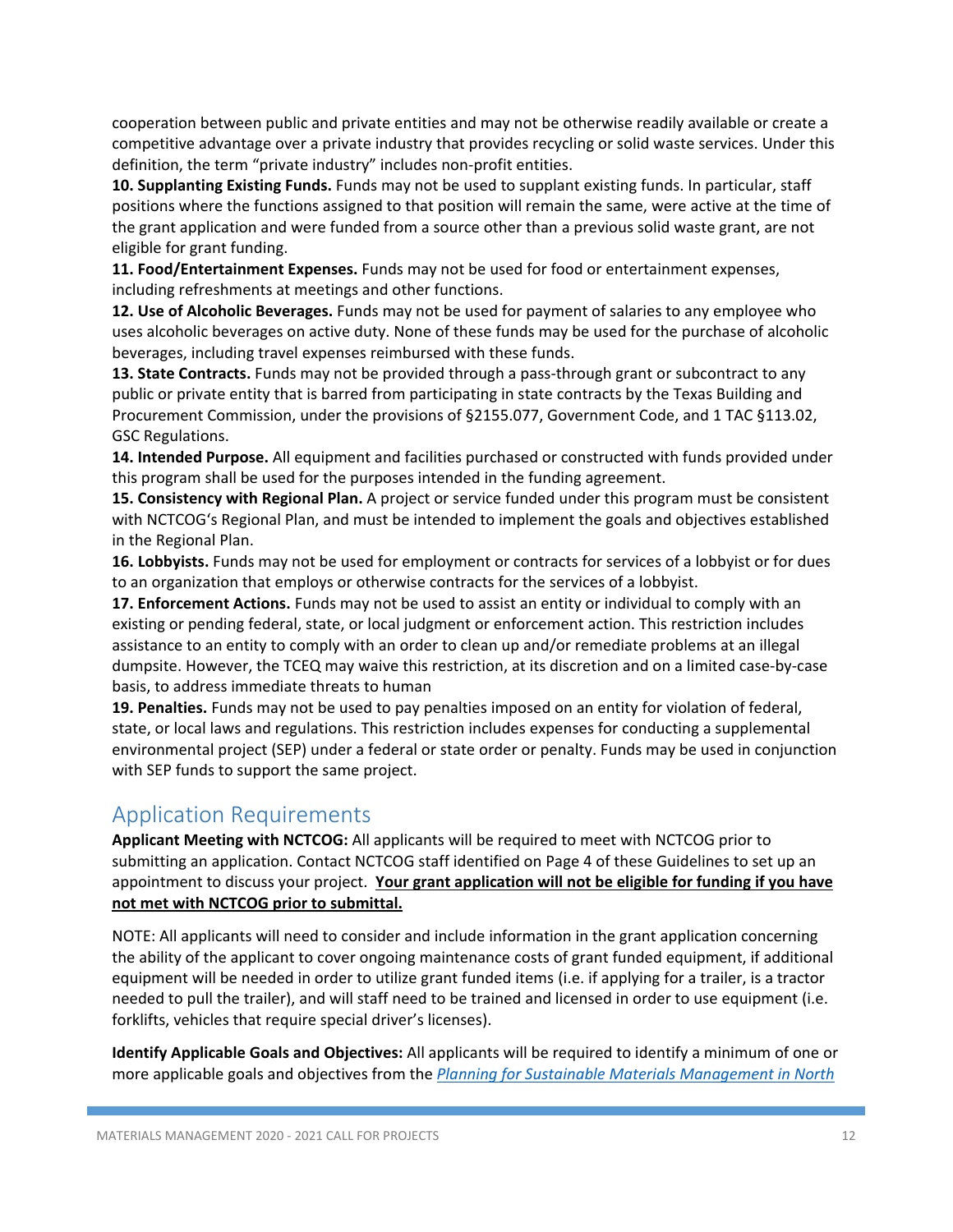*Central Texas 2015 ‐ 2040* that the applicant's project intends to address. The goals and objectives are included in Attachment 2 and will be included in a drop-down menu in the web-based system.

**Identify Project Category and Type:** Each project will need to identify the project type (Local Government or Regional Collaborative Project) and the project category (one of eight eligible project categories).

**Disclosure of Past Projects:** All applicants will be required to disclose how much solid waste grant funding they have previously received. Applicants will be asked to provide the committee with a list of the last four (4) solid waste projects they have been awarded by NCTCOG and the total budget for each of these projects.

**Resolution or Court Order:** Submittal of a resolution or court‐order from the governing body of the project lead entity, or applicant, authorizing the application submittal as well as receipt of funding if awarded is required within thirty (30) days of the application submission.

**Private Sector Notification:** According to state law (Section 341.014 (b) TX Health and Safety Code), a project or service funded under this program must promote cooperation between public and private entities, and the grant‐funded project or service may not be otherwise readily available or create a competitive advantage over a private industry that provides recycling or solid waste services. In accordance with grant requirements established by the TCEQ, an applicant for funding under one of the listed project categories below must adhere to the notification requirements. For a Regional Collaborative Project, all eligible entities included in the application must adhere to the notification requirements. Failure to notify private sector service providers will result in immediate disqualification from the grant process.

### *Applicable Categories*

- 1. Source Reduction and Recycling
- 2. Citizens' Collection Stations and "Small" Registered Transfer Stations
- 3. A demonstration project under the Educational and Training Projects category *Applicant Notification Requirements*

Contact in person or in writing the known private service providers of similar services which, at the time of the application development, are providing services within the geographic service area that the project intends to serve, prior to making the application. A list of service providers within the region is available from NCTCOG at www.timetorecycle.com/locator/recycler\_list.asp.

**Letters of Support:** For applicants under the Regional Collaborative Project category, each participating entity is required to submit a letter of support. The letters of support should identify the applicant role, level of participation, and any other support, including financial, that the partner will provide to the lead applicant entity. The lead entity, or the applicant, will only be required to submit a court order or resolution in support of the project.

**Project Summary Slide:** All grant applicants will be required to submit a one page project summary slide in the online application. A template is provided on the Home Page of the online application called Project Summary Slide. This summary slide will be used for posting to the NCTCOG webpage and for review by the Resource Conservation Council and should provide sufficient high‐level information about the proposed project.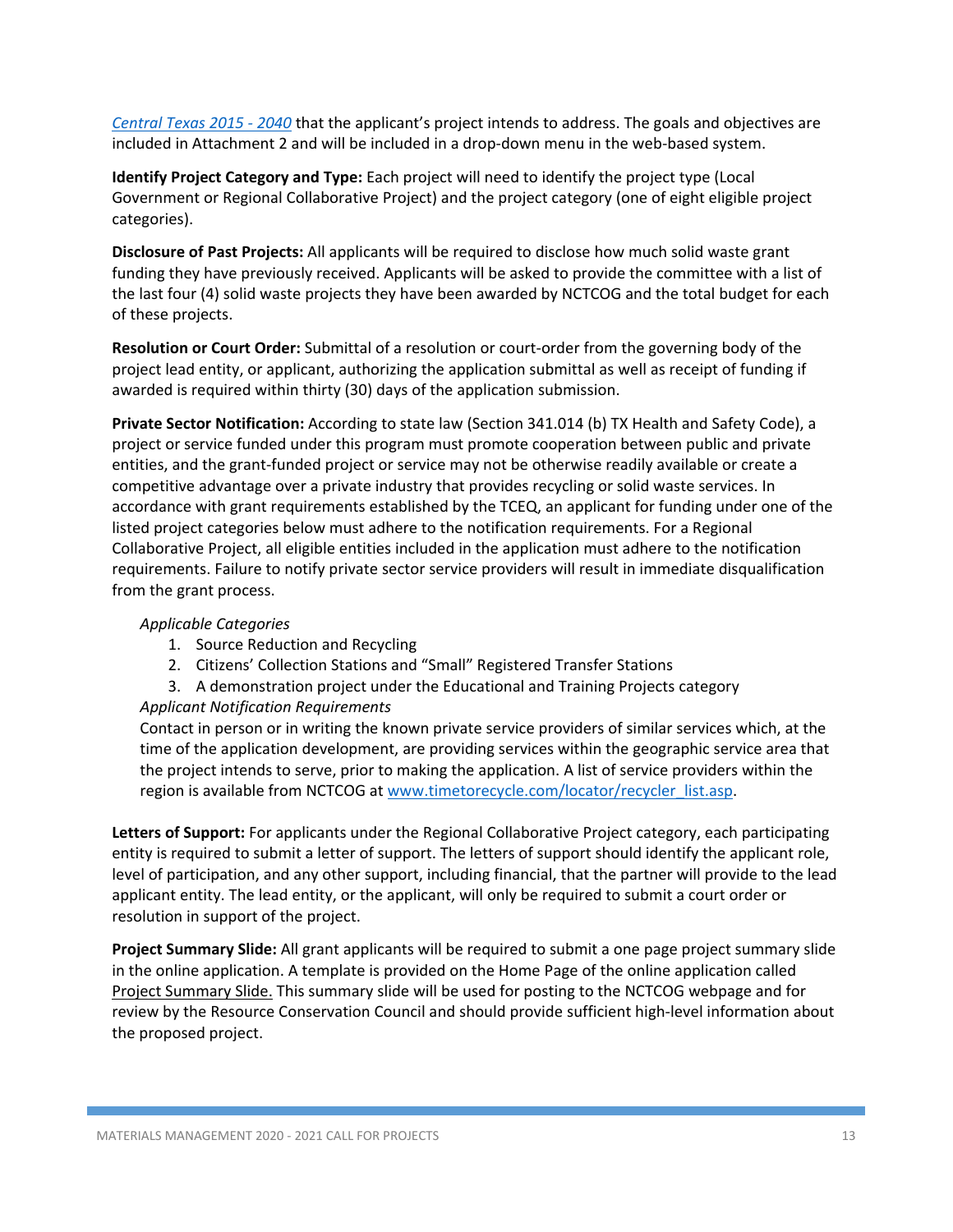**Project Timeline:** For each task, describe as concisely as possible the major steps or activities involved, identify the responsible entities and establish a specific timeline to accomplish each task. The Scope of Work must include:

- detailed purpose and goal of the project (must be consistent with implementing the Regional Plan's goals and objectives);
- specific task statements with responsible entity identified;
- list of deliverables/products/activities under each task; and,
- schedule of deliverables which will begin with the execution of Interlocal Agreement with **NCTCOG**

**Selection Subcommittee Presentation by Grant Application:** All grant applicants will be required to have a representative available to present a brief presentation and to answer questions at the Grant Selection Subcommittee Meeting. A template presentation will be provided to all applicants prior to the Subcommittee meeting. Applicants will be notified of their presentation time after the close of the Call for Projects.

**OPTIONAL Supporting Documentation:** Additional supporting documentation such as maps, drawings, plans, photos, quotes, or other materials are optional and may be submitted in the online application submittal. Applicants are strongly encouraged to supply adequate supporting documentation to assist the Grant Selection Subcommittee in evaluating the application.

# Application Process

**Applications will be sought through a web‐based application portal available at** 

**www.nctcog.org/solidwastegrants or http://solidwastegrants.nctcog.org.** Applicants will be required to register in the system with a Username and Password. It is recommended that applicants register prior to the application deadline to ensure they can access the system and avoid delays caused by technical difficulties.

**Applications for the 2020‐2021 Call for Projects must be received in the web‐based application system by 5:00 p.m. CST on December 6, 2019.** Additionally, no faxed, emailed or hard copy applications will be accepted or scored**.** 

Applicants are encouraged to submit their applications in advance of the submission deadline to allow staff time to review for completeness. A checklist of required materials is included in the web-based Application. Applicants should carefully review this checklist to ensure that all required materials are included with the application at the time of submittal.

# Application Checklist:

All of the items below are required to have occurred or be uploaded into the web-based system and submitted by the submission deadline for an application to be deemed complete and reach the evaluation stage.

- Applicant Meeting with NCTCOG (required in order to have your application considered)
- Completed Application Form submitted via **http://solidwastegrants.nctcog.org** (including private sector notification, if applicable)
- Support Letters from participating entities for Regional Collaborative Projects
- Signed Certification and Assurances
- Project Summary Slide (PowerPoint or PDF)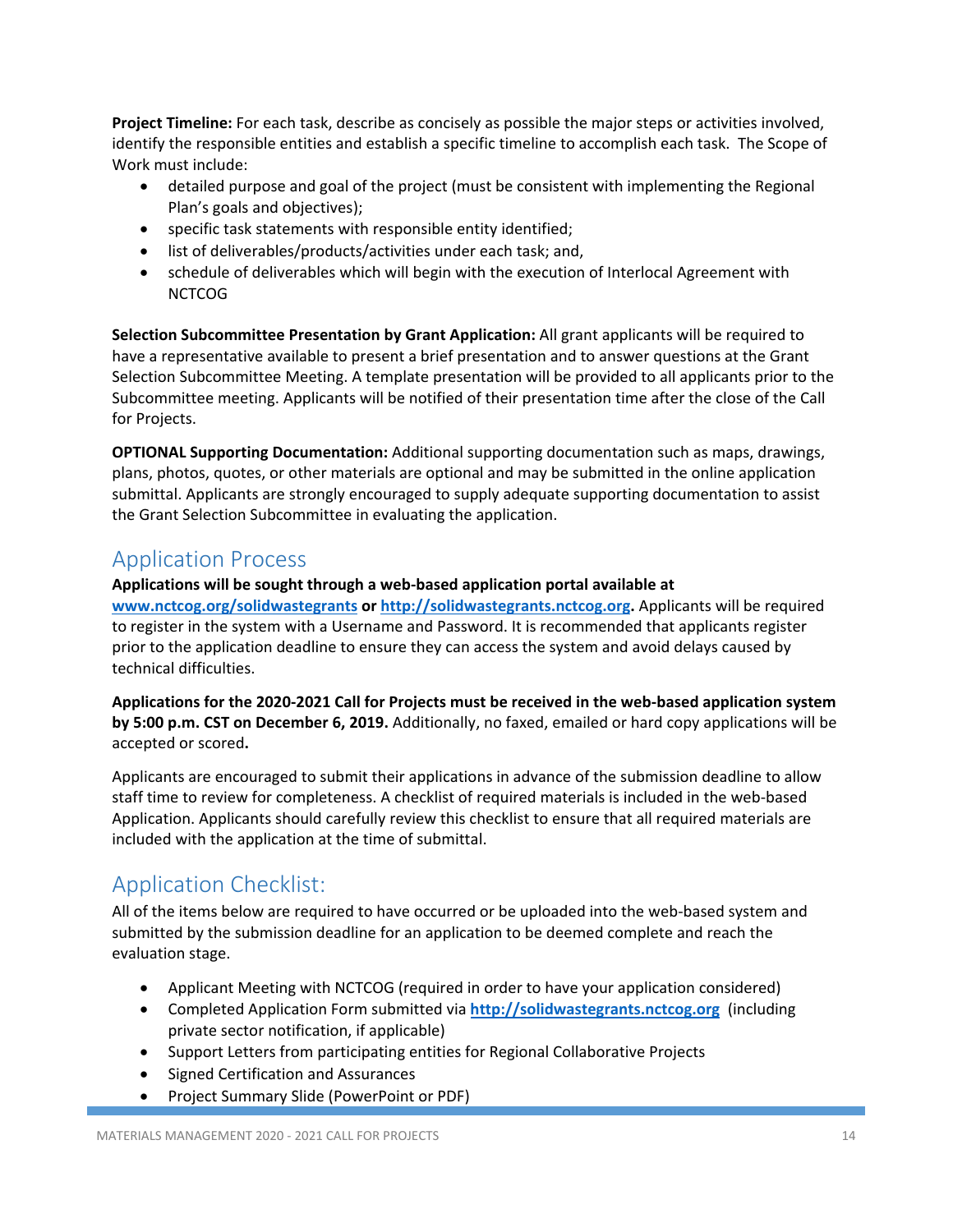Supplemental information which is material to the application will not be accepted after the application deadline. Non‐material omissions will not constitute an incomplete application. Additional supporting documentation such as maps, drawings, plans, photos, quotes, or other materials submissions are encouraged and failure to provide sufficient material may affect your grant evaluation.

## **\*\*\* Signed Resolution or Court Order is required within thirty (30) days of the application close date.**

Evaluation Criteria*:* All applications will be evaluated based on several criteria for a total of 100 points for each project. These criteria apply to both project types (Local Government and Regional Collaborative Project). Point values are as follows:

## **Budget (10 Points for Local Government Projects; 10 Points for Regional Collaborative Projects)**

Applicant should refer to Attachment 3 for information on filling out the project budget.

## **Project Timeline (10 Points for Local Government Projects; 10 Points for Regional Collaborative Projects)**

For each task, describe as concisely as possible the major steps or activities involved, identify the responsible entities and establish a specific timeline to accomplish each task.

## **Project Description/Demonstrated Funding Need (30 Points for Local Government Projects; 30 Points for Regional Collaborative Projects)**

All applicants will be required to provide a detailed project description to include how the project supports the Regional Plan's goals and objectives and how your project will assist in the implementation of the Regional Plan. Indicate if your project is a start‐up or pilot program where no such program currently exists. Additionally, provide information about whether or not this project will continue after grant funds are expended. Explain if this is an enhancement of an existing program, and if so, describe the existing program and illustrate how the project would significantly improve the program. Please address the following:

- Readiness for Implementation
- Clearly identified funding needs
- Equipment appropriate for project
- Local match commitment
- Budget appropriate for project described

## **Project Impact and Benefits (30 Points for Local Government Projects; 20 Points for Regional Collaborative Projects)**

Applicants must describe the benefits of the proposed project to your citizens and the service area that will benefit from the project. Explain how your project minimizes/reduces/diverts waste and, if applicable, how you will measure waste division. Additionally, please include:

- Demonstration of needs and/or critical issues addressed
- Partnerships, collaboration, and stakeholder diversity
- Geographic scope and impacted area
- Project demographics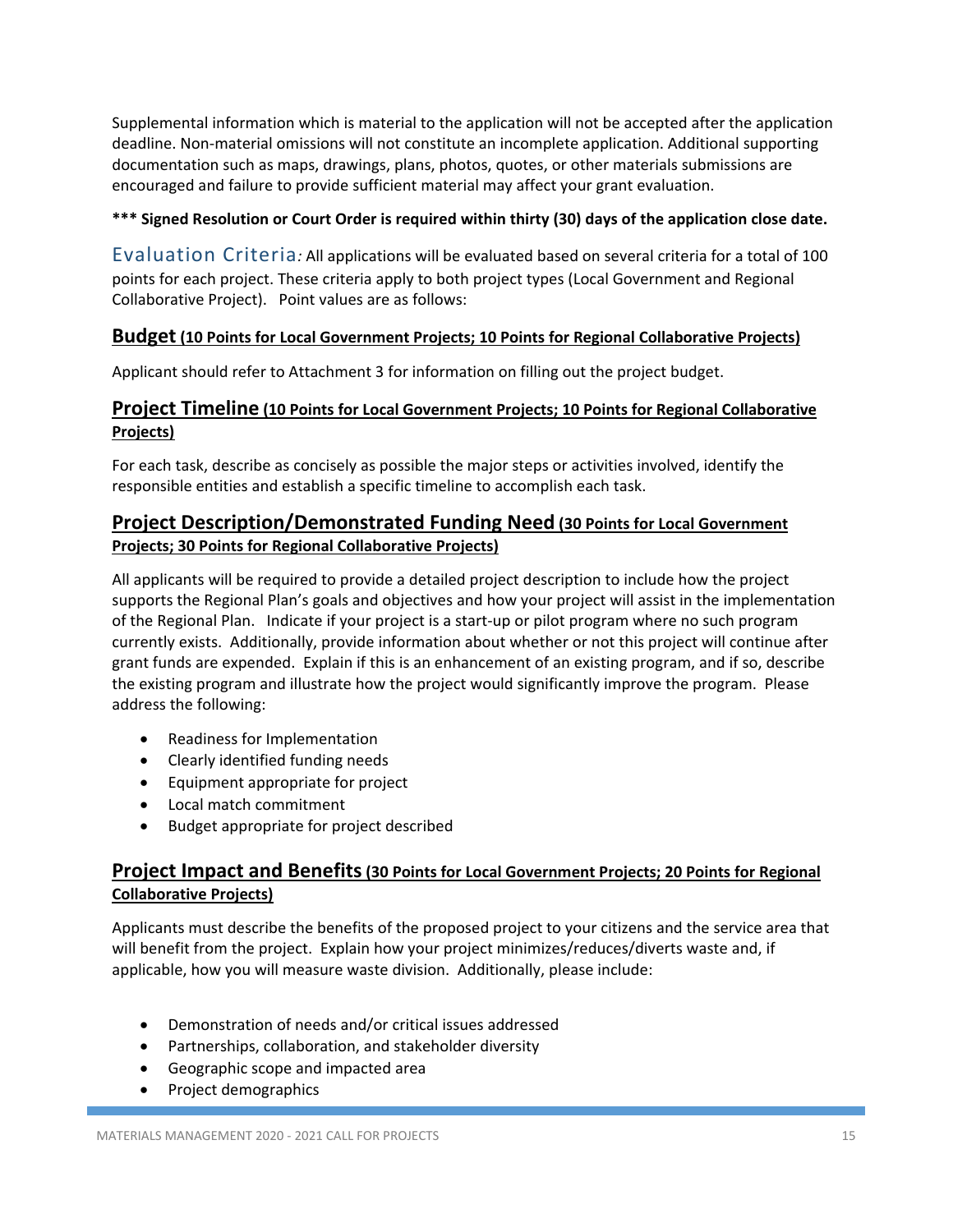- Defined measurements of progress showing benefits of project
- Identify specific waste stream addressed

## **Regional Advancement of Materials Management and Project Sustainability (20 Points for Local Government Projects; 10 Points for Regional Collaborative Projects)**

Please explain how the project/program will be continued after the funding period and how this project will be sustained (i.e., your entities willingness and intent to continue to financially support the project) beyond the term of the grant period in future years. Explain how you intend to support and fund the project after the end of the project cycle. Additionally, please address:

- Potential for project to demonstrate feasibility of new technologies or materials management infrastructure not yet used by the applicant
- Demonstration or pilot project that establishes or advances materials management programs
- Demonstration of additional environmental or quality of life benefits (e.g. air quality, water quality, social responsibility)

## **Partnerships and Regional Impacts (Applies only to Regional Collaborative Projects) (N/A for Local Government Projects; 20 Points for Regional Collaborative Projects)**

- Degree of public/private sector collaboration
- Demonstration of regional impacts

# Private Industry Considerations

Cooperation continues to be promoted between public and private entities. NCTCOG maintains a contact list of private service providers in North Central Texas. These private entities are invited to submit comments and attend public meetings to discuss their concerns and issues. The list of providers is made available to all project applicants.

The following process will be followed in order to alleviate private industry concerns with TCEQ funded projects:

## **1. During the "Call for Projects" Process:**

- NCTCOG will inform all known private service providers of the following:
	- 1. availability of project funds;
	- 2. the timeframe allowed for eligible organizations that submit applications to NCTCOG; and,
	- 3. the date of the scoring meeting at which those applications are to be reviewed and ranked by NCTCOG's solid waste advisory committee, the Resource Conservation Council (RCC).
- Again, NCTCOG will require project applicants to contact in person or in writing the known private service providers of similar services which, at the time of the application development, are providing services within the geographic service area that the project intends to serve, prior to making the application. A list of service providers within the region is available from NCTCOG at www.timetorecycle.com/locator/recycler\_list.asp. On the grant application, provide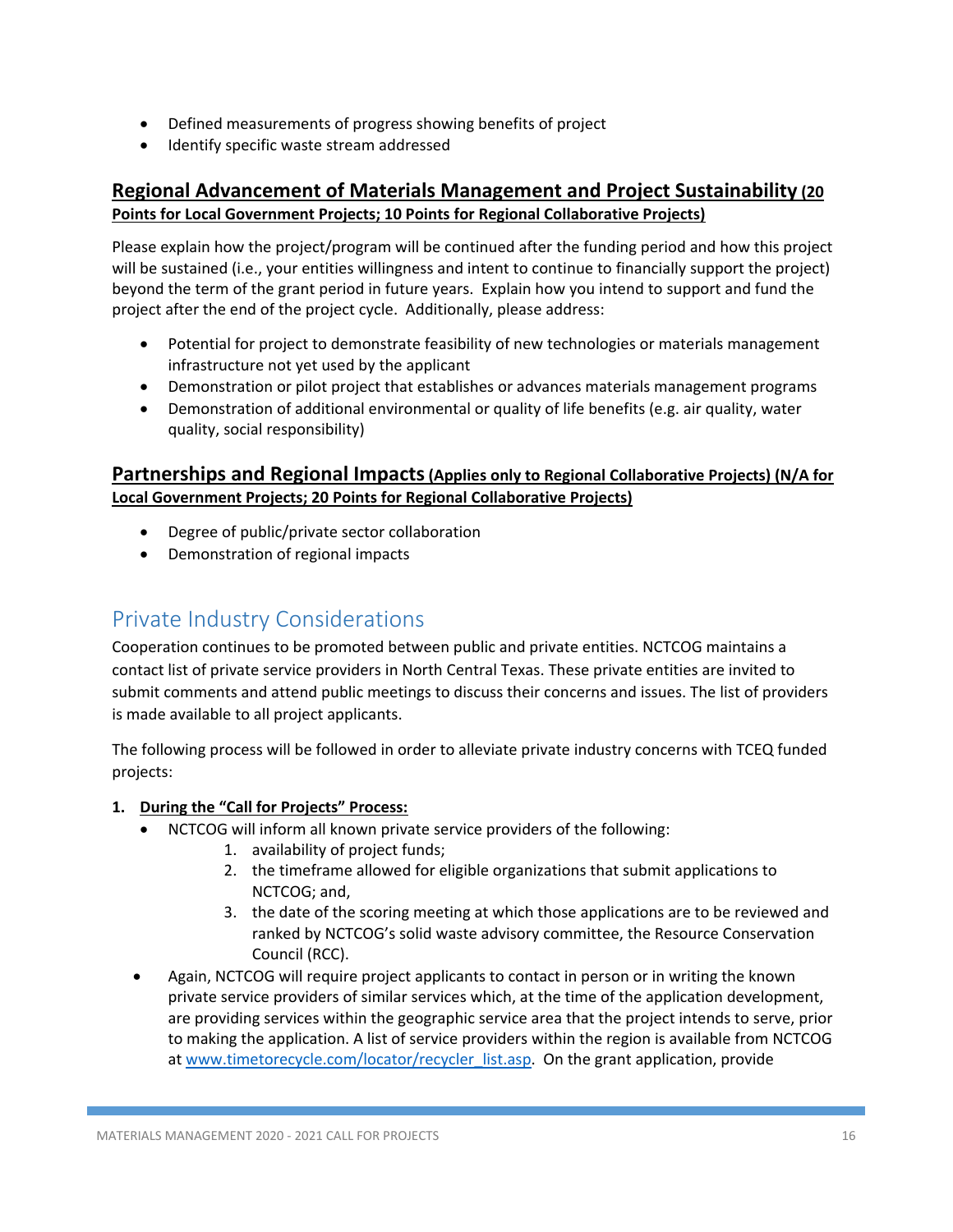complete documentation that service providers were notified of the project prior to submission of the application and submit written comments provided by any private service provider.

- **2. Once the Project Applications are Received:** 
	- NCTCOG staff will review applications to verify that they meet all required procedures, including the information regarding the notification of the private service providers.
	- A list of all applications will be issued by NCTCOG to the private service providers outlining the project applicant and the title of the project. This list will be provided to the known private service providers in the region, and they will be invited to view these applications at the NCTCOG Public Information office for a ten‐day period before the date of announcement of the ranking list at the RCC meeting.
	- NCTCOG will inform these private service providers that they may obtain a full copy of an application with which they have concerns; NCTCOG photocopying will be billed at 10¢ per page.

### **3. Protested Applications:**

- All private service providers' comments will be forwarded to the RCC's Grant Scoring Subcommittee along with the applications to which they refer.
- The Grant Scoring Subcommittee will meet to discuss and make recommendations to the RCC concerning these projects. Private service providers are encouraged to make oral comments at this meeting.
- The RCC will make a determination about the projects and will then forward a recommendation to the NCTCOG Executive Board. The Executive Board may either accept or override the RCC's recommendation. Private service providers are allowed to make oral comments at the Executive Board meeting in which these projects are considered.
- The Executive Board shall then notify the private sector provider, in writing, of the determination and inform them that they have ten (10) days to appeal this determination on any of the following grounds:
	- 1. The project does not promote cooperation between public and private entities;
	- 2. The service is readily available in the proposed project service area; and/or,
	- 3. The project creates a competitive advantage over that private service provider in the provision of recycling or solid waste services.
- The TCEQ makes the final determination of the appeal and the eligibility of projects.

# Grant Administration, Reimbursement of Expenses, and Reporting Requirements

## Grant Administration

Successful applicants will be notified of their selection and grant fund amounts awarded. Entities selected to receive grant funding will be required to execute an Interlocal Agreement with NCTCOG in order to receive grant funding. Services or work carried out under an agreement awarded as a result of this CFP must be completed within the scope of work, timeframe, and funding limitations specified by the agreement. A Notice to Proceed will be provided to awarded applicants; at that time, project implementation can commence, and costs may begin to be incurred. **Under no circumstances will**  reimbursement be made for costs incurred prior to the date of the Notice to Proceed. Upon signature and execution of the agreement by NCTCOG, a copy of the executed agreement will be returned to the applicant.

### Reimbursement of Expenses

Grant funding will be made on a reimbursement basis for eligible expenses incurred and paid by the grant recipient. A cost may not be considered incurred until the grant-funded item has been paid for by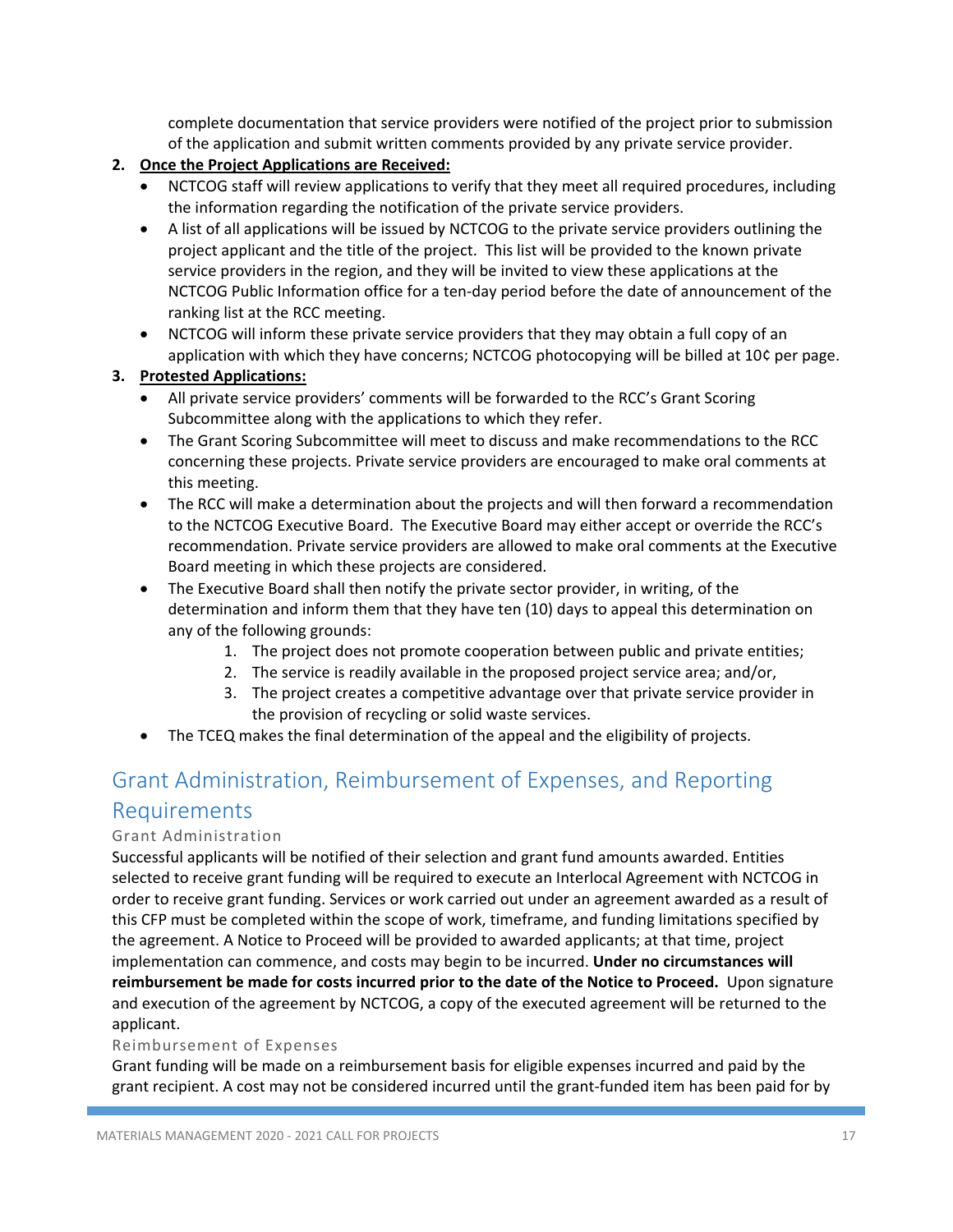the grant recipient. Requests for reimbursement shall include documentation to show all grant funded expenses and eligible expenses have been received and expenses paid by the grant recipient. Grant recipients must submit a Request for Reimbursement at least quarterly, but not more frequently than once a month, for reimbursement of actual allowable costs. If no funds were spent within a quarterly period, grant recipients are required to submit an explanation for why no funds have been spent and when they are expected to be spent. **A Final Report, Final Reimbursement Request, and Release of All Claims will be due to NCTCOG at the end of the grant.** 

#### Reporting Requirements

Grant recipients are obligated to fulfill agreement requirements including, but not limited to, completing the quarterly grant summary and results reports.

- Quarterly Progress Reports: All recipients must submit reports detailing progress toward project completion on a quarterly basis until final reimbursement is issued. A template will be provided by NCTCOG.
- TCEQ Results Report: Grant recipients will submit cumulative results from the start of the project to August 31, 2021. A template will be provided by NCTCOG.
- TCEQ Results Report (aka: Year Later Report): Grant recipients will be required to submit a report documenting results one year after the project completion date. A template will be provided by NCTCOG.

Grant recipients also agree to provide data related to the results of the project to NCTCOG and/or TCEQ. The grant recipient will also commit to monitoring the results of the project beyond the project funding term, and periodically provide NCTCOG and/or TCEQ with additional reports on the status of the project. Grant recipients also agree to allow NCTCOG and/or TCEQ staff to perform on‐site visits to monitor progress of projects and document purchases as needed.

## Applicant Appeals

NCTCOG may base funding decisions on factors associated with best achieving the purpose of the CFP, and is not obligated to select a project for funding. Additionally, NCTCOG may select parts of an application for funding or offer to fund less than the amount requested in an application.

Applicants may appeal the funding recommendations to the NCTCOG Solid Waste Advisory Committee, the Resource Conservation Council (RCC), after the results of the scoring process have been announced. All appeals must be based on a **specific, identified error** of the Grant Scoring Subcommittee and not on factors that allow discretion by the Grant Scoring Subcommittee members.

The appeal deadline is **5:00 p.m., February 3, 2020**. Applicants must notify NCTCOG staff of any appeals. Notification must be in writing and may be via email or letter. The written notification must include a justification of the grounds for the appeal.

The RCC will meet to hear appeals if needed. If any appeals are upheld, NCTCOG staff will send out a notice with the revised project rankings, funding amount recommendations, and comments. However, please note that these recommendations will not be final until considered by the NCTCOG Executive Board.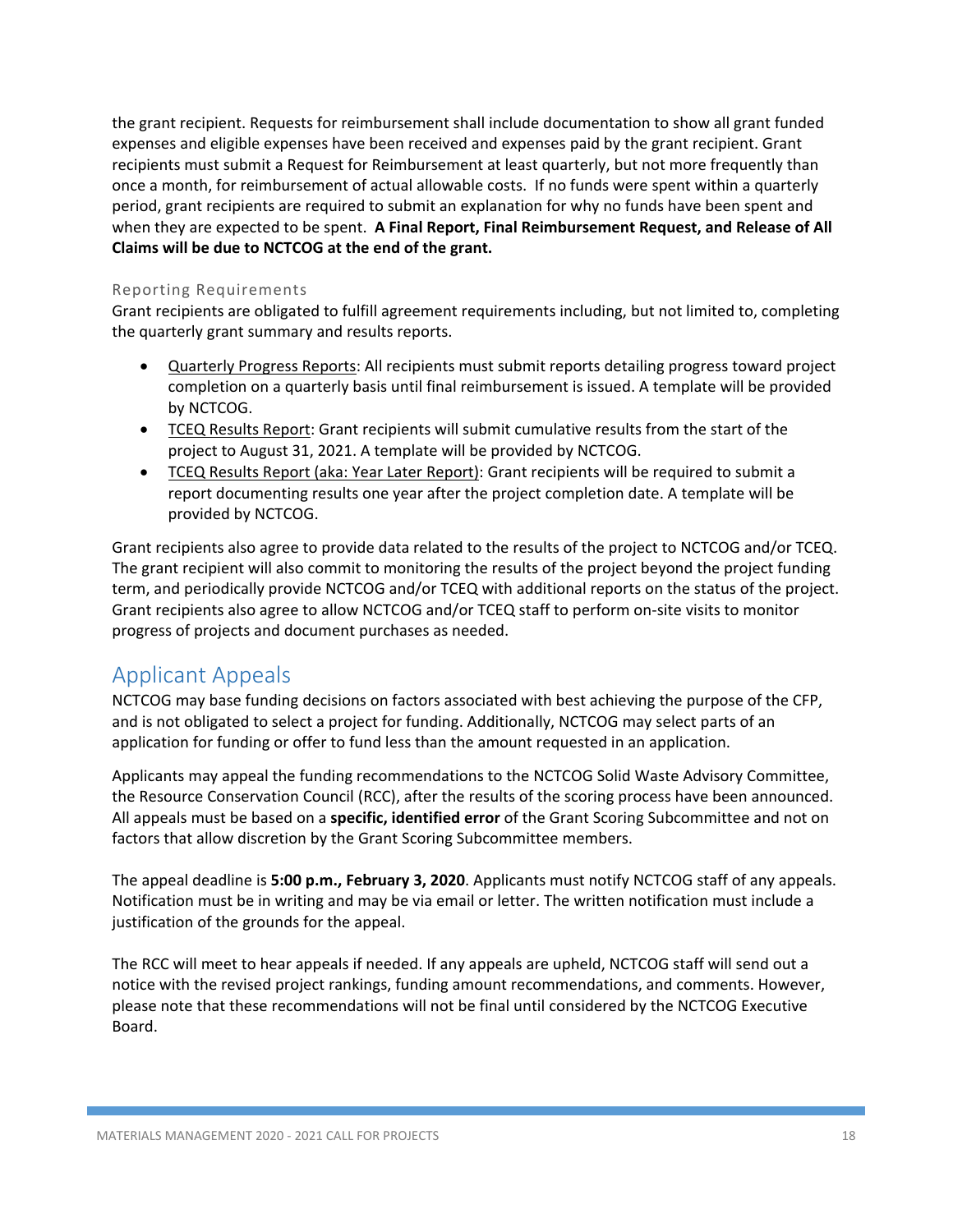# Attachment 1. Compliance Tools for Applicable Statutes and Regulations

With each funded project, it is the responsibility of the funded entity to comply with any TCEQ rules and regulations that may apply to the proposed project. Even if the local government is exempt from notifying the TCEQ of the funded activity (e.g. local government recycling initiatives), all grant awardees must adhere with all applicable rules and regulations. The below links will be of assistance in ensuring compliance with the TCEQ rules and regulations.

For information on Regulations, Resources, and Guidance on Recycling Electronic Equipment, go to:

http://www.tceq.texas.gov/assistance/industry/e‐recycling/e‐recycling‐regs.html.

For information on E‐Recycling/Recycling Compliance Resources, go to:

http://www.tceq.texas.gov/assistance/industry/e‐recycling/recycling‐compliance.

For information on storage limits, and recordkeeping and reporting requirements for Texas operations that recycle materials diverted from the municipal solid waste streams, go to: https://www.tceq.texas.gov/permitting/waste\_permits/msw\_permits/MSW\_amIregulatedrecycling.htm l.

To see what authorizations a facility may have please check central registry at: http://www.tceq.texas.gov/permitting/central\_registry.

If a local government is unsure what regulations apply or have questions about authorizations listed in TCEQ's Central Registry, please call the TCEQ's Small Business and Local Government Assistance Section toll free at 1-800-447-2827. More information on this program is available at: http://www.tceq.texas.gov/assistance.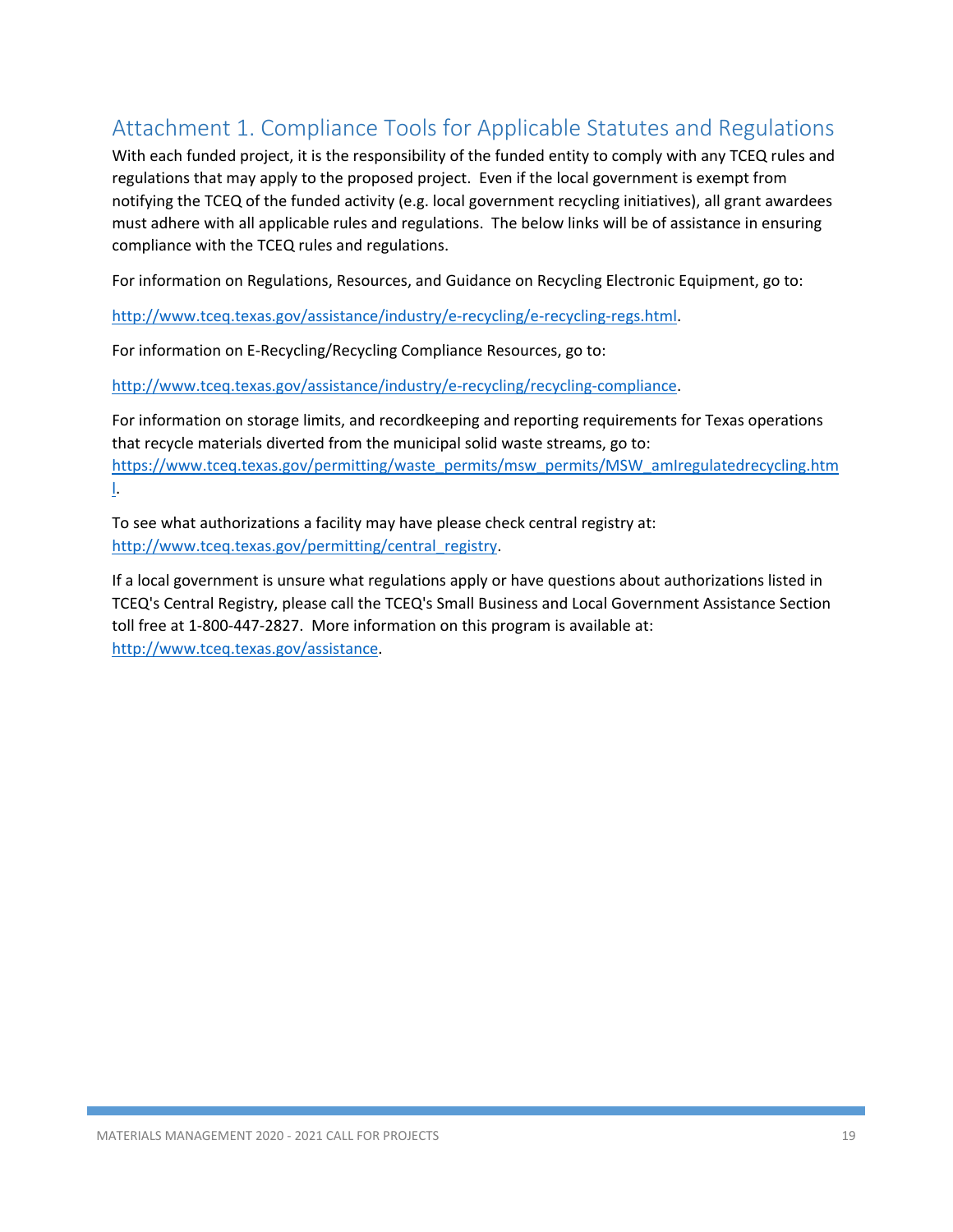# Attachment 2: Regional Plan Goals and Objectives

Applicants will be required to identify at least one regional plan goal and objective that a project intends to address.

## **Regional Plan Goals:**

1) Support Materials Management Education and Training

- 2) Promote Creation and Expansion of Waste Management Programs
- 3) Measure Regional Waste Reduction Efforts
- 4) Support and Encourage Innovative Technologies for Other Waste

5) Promote Public and Private Sector Partnerships

### **Regional Goal: Support Materials Management Education and Training**

- Objective: Support outreach and education programs to facilitate long-term increases in source reduction, reuse, and recycling
- Objective: Educate the public about proper waste management opportunities and alternatives to reduce illegal dumping
- Objective: Educate the public about proper management and alternative options for Household Hazardous Waste (HHW)

### **Regional Goal: Promote Creation and Expansion of Materials Management Programs**

- Objective: Encourage establishment, maintenance, and expansion of government, single and multi-family residential, and commercial waste source reduction, reuse, and recycling programs
- Objective: Expand reuse and recycling of construction and demolition materials
- Objective: Expand existing collection and management alternatives for other wastes and establish and expand new product markets
- Objective: Facilitate the development and implementation of integrated solid waste management plans
- Objective: Promote integrated waste management practices and provide ample, convenient collection, and disposal options in rural and underserved areas

### **Regional Goal: Measure Regional Waste Reduction Efforts**

- Objective Encourage survey and evaluation techniques to establish baseline and effectively track waste reduction
- Objective: Encourage the maintenance of disposal and processing capacity to meet the needs of the region

#### **Regional Goal: Support and Encourage Innovative Technologies for Other Waste**

 Objective: Encourage innovative technologies to reduce, manage, and process emerging waste streams

### **Regional Goal: Promote Public and Private Sector Partnerships**

- Objective: Increase coordination between cities' and counties' organizational entities to reduce illegal dumping
- Objective: Assure that applicants for state permits demonstrate compliance with the adopted regional solid waste plan
- Objective: Maintain and update the Closed and Abandoned Landfill inventory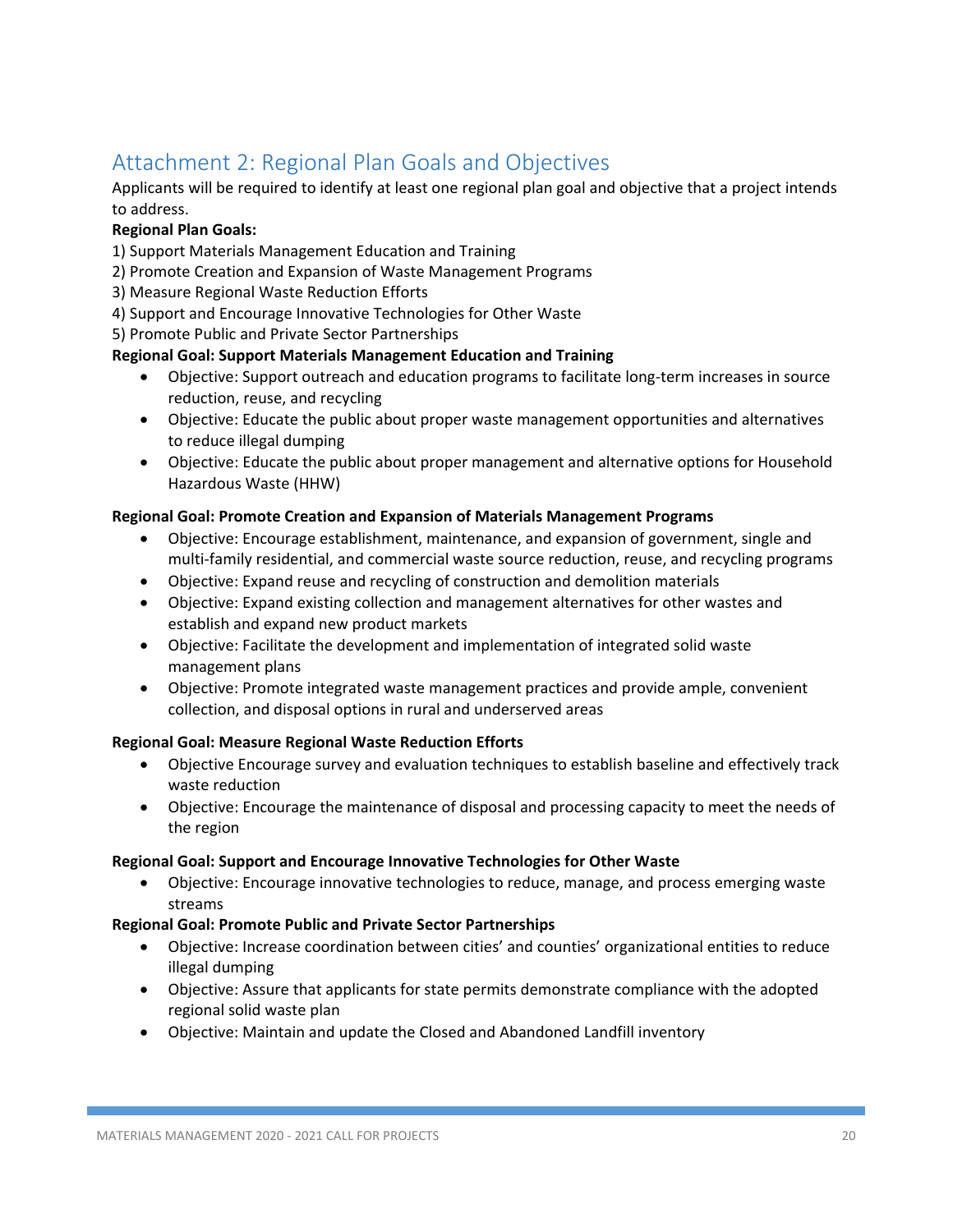# Attachment 3: Example Budget

| <b>Item Requested</b>            | Quantity | <b>Cost Per Unit</b> | <b>Funding</b> |
|----------------------------------|----------|----------------------|----------------|
|                                  |          |                      | Requested      |
| Dodge Ram ProMaster Van          | 1        | \$26,000.00          | \$26,000.00    |
| <b>Recycling Mascot</b>          | 1        | \$5,000.00           | \$5,000.00     |
| Van Wrap                         | 1        | \$3,000.00           | \$3,000.00     |
| TV for Van (recycling education) | 2        | \$500.00             | \$1,000.00     |
|                                  |          |                      |                |
| <b>TOTAL COST</b>                |          |                      | \$35,000       |